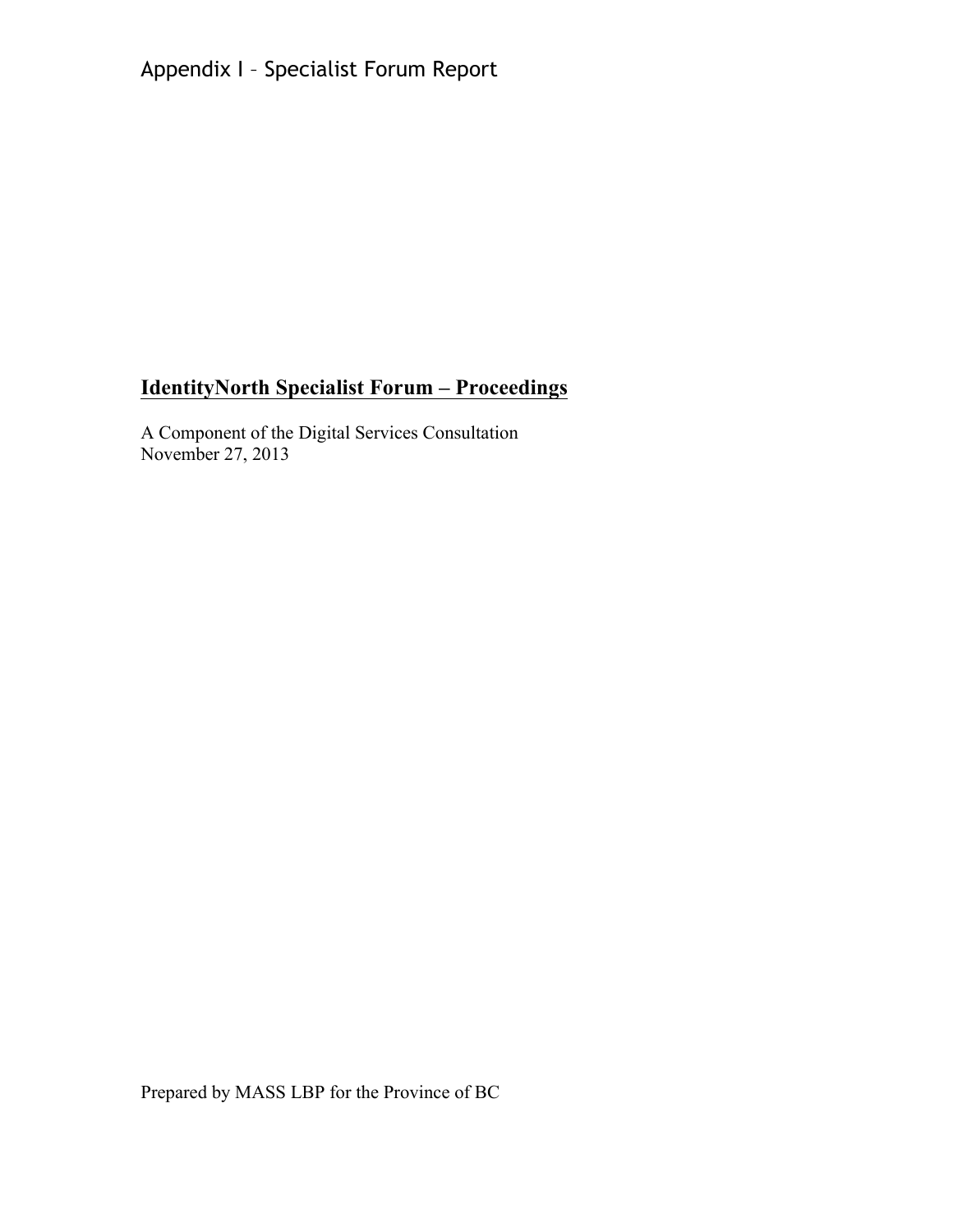# **INTRODUCTION**

BC's new Services Card was launched in February 2013. It replaces the aging CareCard, can be combined with a driver's license, and is already in the hands of a nearly three-quarters of a million British Columbians. Developed by three government organizations — the Ministry of Technology, Innovation, and Citizen Services (MTICS), the Ministry of Health and the Insurance Corporation of BC (ICBC) — the card is already being used by BC residents to access health services, show that they are eligible to drive, and as photo ID in their everyday lives. Within the next five years, it will be in the wallets of nearly every BC resident.

The Services Card is more than just a new piece of plastic. It has more than twenty security features. One in particular stands out: embedded within the card is a microchip that makes the card nearly impossible to counterfeit. This chip can interact with inexpensive and secure card readers — at a government office or connected to a personal computer at home — and, in combination with a simple PIN code, helps to prove that someone is who they say they are. The government has yet to 'turn on' this capability, but the necessary IT infrastructure is almost finalized and the government plans to move forward soon.

This microchip will make online access to government services safer and more secure. In an era where more and more of people's lives are happening online, governments around the world have moved only slowly to offer even simple services over the internet. Well-designed online options can often be not only more convenient for citizens but more cost effective for government.

So why aren't more government services accessible online? A major impediment has been the challenge of identity: how can a service provider, especially one with legal obligations to maintain privacy, confirm remotely that a user is really who they say they are? The fear of unauthorized access has kept many government services firmly planted in the physical world.

The new Services Card was built to help solve this problem, if BC residents desire it to. Its embedded microchip and supporting IT infrastructure (the government's 'Identity Assurance Service') allows users to confirm their identity online – thereby eliminating the need to show up in person with government-issued photo ID in hand. Users could potentially use their new Services Card to access medical records online, sign a child's permission slip on their school's website, or renew a passport.

Now that the Services Card is in circulation as a replacement for the CareCard and driver's license, the government is focused on identifying other government uses for the Services Card. Should it be used as a fishing license? A library card? The government is also interested in exploring the possibilities for non-governmental applications. In the same way that citizens use their driver's license to prove who they are not only to government but to banks, bars, employers and many others, the Services Card *could* add a capacity so that other organizations are able to use this online identity authentication service. The possibility exists for BC residents to use their Services Card to open a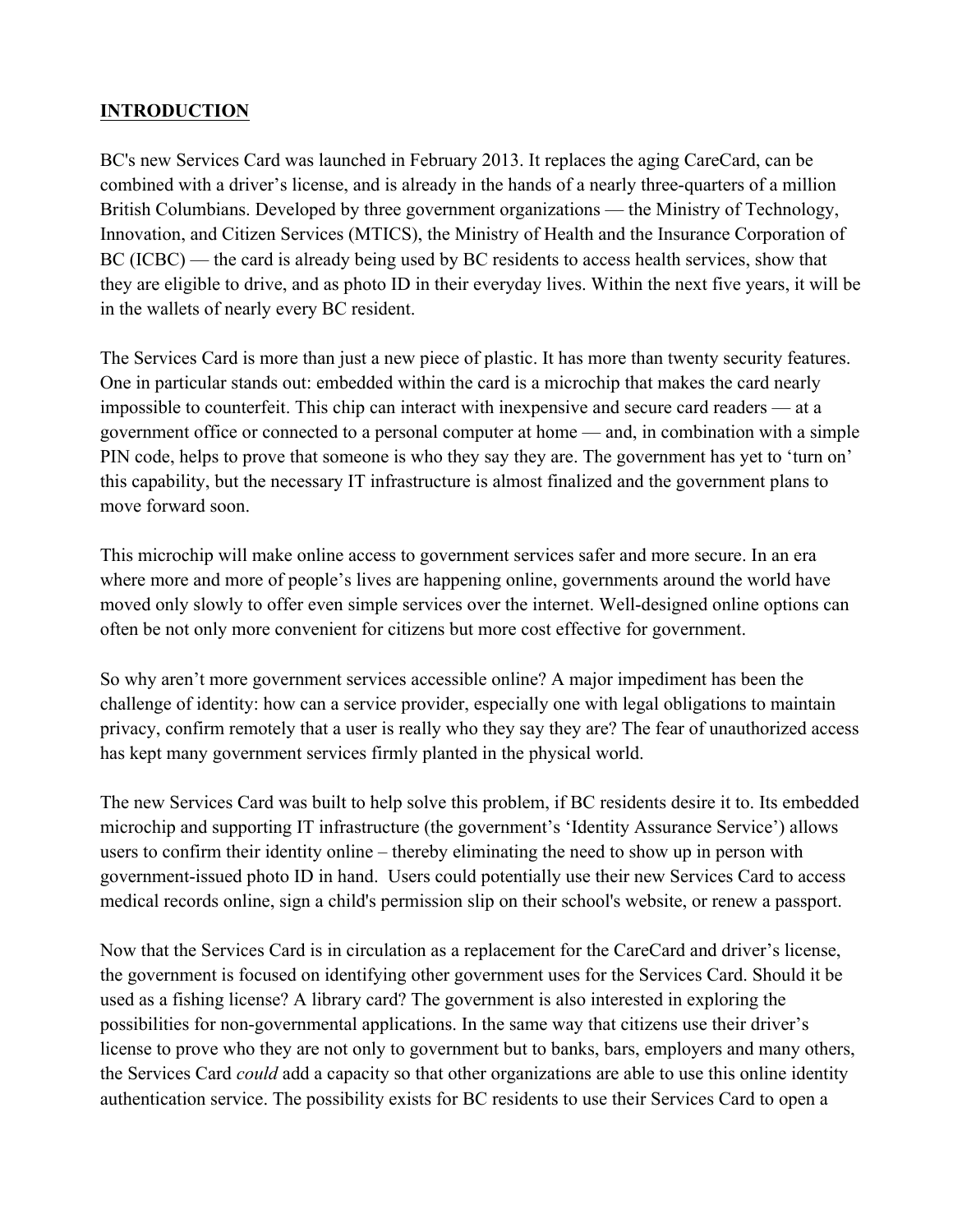bank account online, sign up for a cellphone plan, or do any number of things that typically one would have to do in person.

Obviously, these choices raise a number of important privacy and security questions. For this reason and on the advice of the BC Privacy Commissioner, the BC government is undertaking a broad public consultation on the future uses of the Services Card. Should the card's uses be limited to its current mandate: replacing the CareCard and acting as a driver's license? Should it be used to enable online access to government services? If so, which services are best suited to the Services Card? Are there any changes or additional features that need to be added to the Service Card's IT infrastructure in order to ensure that the privacy of BC residents is protected, that personal information is stored securely and that this new system is used appropriately?

# **Context**

The IdentityNorth Specialist Forum is one component of the Provinces' Digital Services Consultation. The balance of the consultation process includes a Citizen User Panel of 36 randomly selected citizens of BC who will learn and deliberate over two weekends on how the BC Services Card should serve the population of BC. There is also an on-line survey open to all.

This two-day Forum, attended by delegates from the technology sector, civil society, academia, the public service and members of the Citizen User Panel, focused on eliciting expert reaction to the BC Services Card. In the eyes of local and international experts, does the card pass muster? What advice for improvement could they provide? The BC Government is confident that is has built a safe and privacy-enhancing system for accessing services online. But in hosting this conference, they encouraged delegates to challenge their positions and provide fresh perspective on whether the system is in fact designed with sufficiently robust security and privacy controls.

The conference was designed to be an expansive and in-depth conversation amongst delegates. While day one of the conference was structured around presentation by government officials and by leading experts in privacy and online identity from around the world, the day involved plenty of ongoing discussions, as delegates interjected with questions and broke into groups during breaks and over meals to discuss emerging questions. Day Two involved approximately two dozen breakout sessions where delegates were able to explore issues of their own choosing, discuss the finer point of the Services Card and explore its underlying identity infrastructure in greater depth. The results of these discussions are summarized below.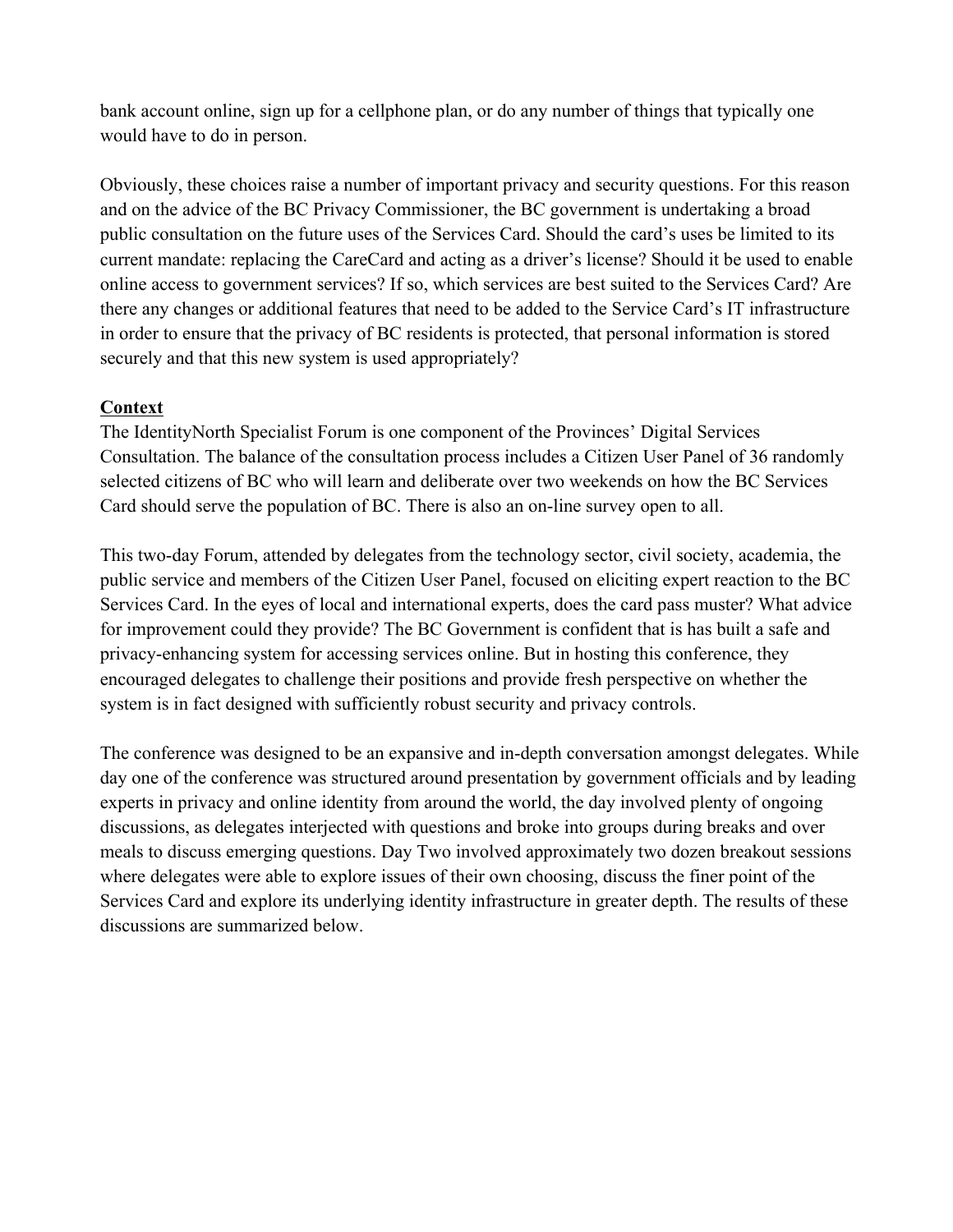# **FOUR EMERGENT CONFERENCE THEMES**

# *1. The Services Card is theoretically a smart design that opens up exciting opportunities for online access to government and other services*

Generally delegates acknowledged that the Service Card held great potential to improve government services and increase convenience by offering the option to access services online (even "in one's pajamas", as one participant remarked) rather than having to show up in person, "take a number" and wait in line. Though many questions were raised concerning personal privacy and the security of personal information, delegates generally did not see these challenges as insurmountable.

Four broad categories of government services were suggested as possible uses for the Services Card: scheduling, licensing and permissions, making payments and accessing records. The most common examples cited were health related -- the ability to make doctors' appointments or look at health records online. Other examples put forth included renewing license plates, paying property taxes, and signing school permission forms.

Most participants felt assured that the new card could offer more speed, ease and convenience for citizens who chose to use it– particularly for those who have to access health or social services frequently, or for those experiencing stressful life events that often require "complex and frustrating" interaction with multiple, uncoordinated levels of government bureaucracy. Though ideas were plentiful, no clear and specific consensus arose about what service opportunities were most important for the government to explore.

Although there was some discussion about the potential to use the card to access federal government services (the ability to renew passports online, for example, was an important aspect of the New Zealand government's digital identity program), several delegates expressed strong concern about linking federal government services with BC's identity infrastructure. BC government representatives responded by assuring participants that the only way B.C. would share information outside of the province is if "a majority of British Columbians asked for a service that required doing so".

Delegates also recognized that data gathered through the use of the Services Card, if anonymized and handled safely, could be an important source of information for evaluating and improving government services. There is great potential in data that can show how an anonymous individual interacts with multiple government services – but this information is not currently accessible to policy analysts. Whether or not this type of data collection and analysis should be allowed — given worries about privacy and government surveillance— remained an open question throughout the conference.

When conference participants examined non-governmental uses, many saw considerable possibilities accompanied by a lack of clear policy direction. For the private sector, the card could be a valuable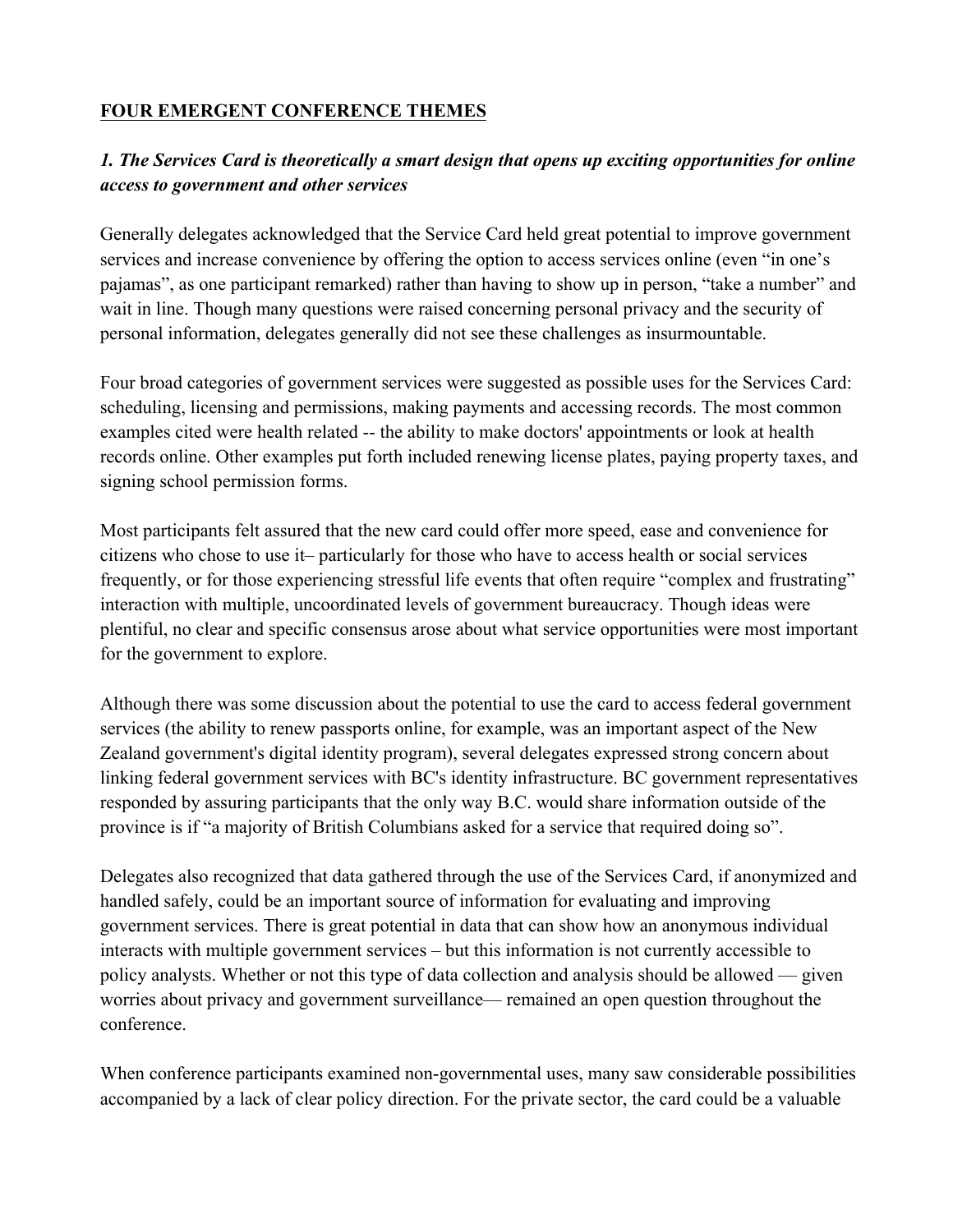verified credential, issued by a provider that has assured the user's identity. Given that usernames and passwords less and less trustworthy as authenticators for online services, the Services Card represents an attractive means of validating online sign-in. Several participants suggested that if the BC Services Card succeeds, government should expect pressure from the business sector to be allowed to use it.

There was no broad agreement however, on how any potential use of Services Card by private sector should be regulated or monitored. How would standards be enforced? How would privacy be protected? Some delegates expressed the view that government should only allow access for nongovernmental entities if it individually examined, approved and enforced strict private policies upon every organization. Others saw this as too onerous a requirement — something that would severely limit adoption by the private sector and stifle the development of innovative new applications for the BC Services Card and its Identity Assurance Service.

Government representatives informed delegates that, at this point, BC is focused on services within its own ministries and agencies – not in the private sector. In the absence of clear government policies on non-governmental uses for the card, several delegates from the private sector noted that most companies would be unlikely to invest in developing potential applications for the BC Services Card. They felt that "more certainty concerning the policy framework could spur some investment" in this area.

Several participants and presenters reminded the government that, as new digital identity developments in the private sector continue to move forward, it is important to keep in mind a future where several secure identity authentication options are available. Mobile phones, one presenter asserted, are the "next obvious platform" for digital identity and authentication services, with mobile carriers around the world looking at phones as an identification device and secure portal to access various services with just one secure password. Government should consider designing the BC Services Card and the accompanying access infrastructure so that they remain attractive and easy to use for BC residents even after these other identity verification systems become more widely adopted.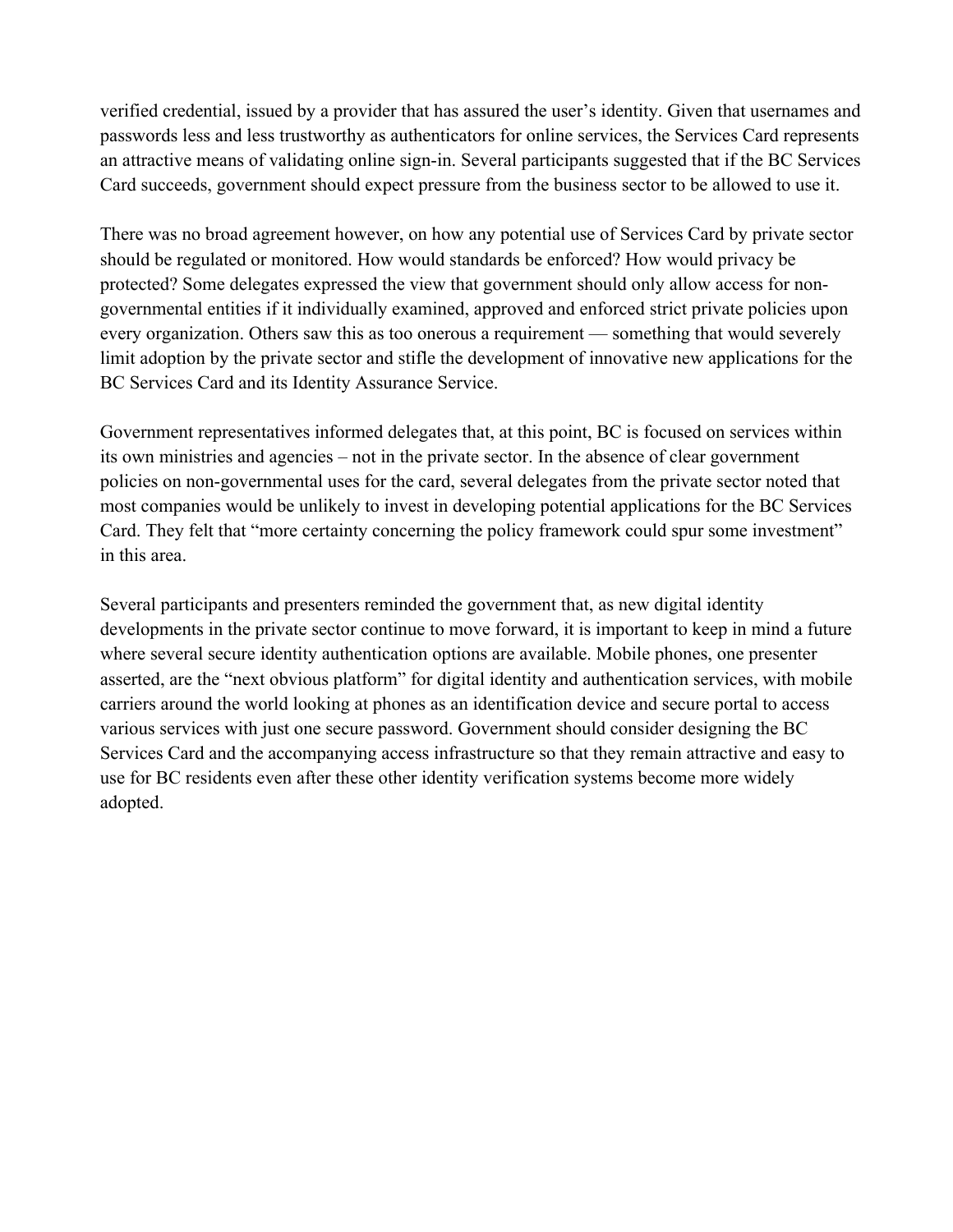### **2.** *Privacy is Paramount*

 

Does the BC Services Card increase the potential for government surveillance of BC residents? Does it create an overly attractive target for hackers intent on stealing and using the personal identity of unsuspecting British Columbians? These questions require close examination of the system that underpins the Services Card – the databases, data pathways, and authentication procedures that enable the card to be used for multiple different services. As one conference delegate noted, "the Services Card isn't the magic thing here, it's the whole infrastructure underneath that matters".

Conference participants were encouraged to use their technical expertise and examine this underlying infrastructure — is it as safe, secure, and privacy-enhancing as the government asserts?

Many participants focused on whether or not the identity management system would link up information about a given individual across different service contexts. Would the government be building detailed profiles on each BC resident? Would service providers have access to more information than they needed?

Government representatives assured delegates that the card infrastructure was designed to strictly enforce 'contextual separation': no data from one government service would be accessible to the centralized Identity Assurance Provider or to other government services. ICBC would not be able to see health information, police would not have access to information from schools. They pointed out that this type of data collection is technically possible under the current system but required special legal authority (a warrant, for example) to collect and link up an individual's data in various government databases. Though the Identity Management System may make it technically easier to link up an individual's data, the legal protections that prevent such actions would continue under the new system. They expect that BC's independent Information and Privacy Commissioner will be watching the development of the Identity Management System closely and would be quick to alert the public to any changes that unduly infringe on personal privacy

Government representatives also pointed out that the card is built to enhance privacy because it will require 'data minimization'. This means that the Identity Assurance Service would only be authorized to give each service provider the minimum amount of identity information required for that given service<sup>1</sup>.

Participants discussed at length whether the designs were satisfying. Many were sufficiently convinced, for the moment. Others wondered whether sufficient oversight was present to ensure that government followed through with its plans. Would the OIPC have the resources to undertake fulsome investigations? What happens when government (and government priorities) change? Some

<sup>&</sup>lt;sup>1</sup> The example of the drivers' license used to prove one's age at a bar was given. A license contains much more information than the bouncer needs to see. The Services Card could be used in such a way that it could be tapped on a card reader, and the bouncer would only see whether one is over or under 19 - the minimum information required in that instance.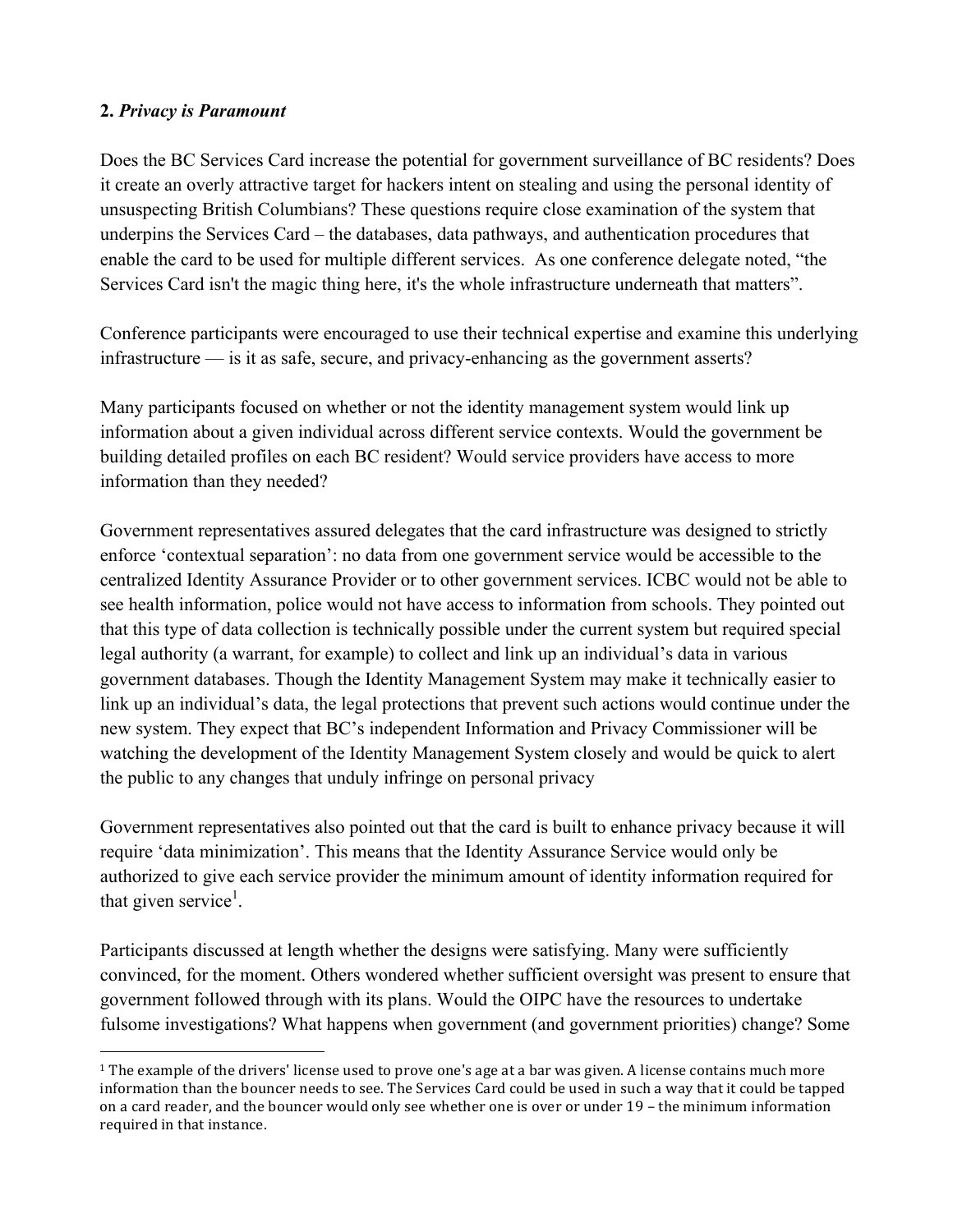felt these questions deserved further attention.

Some expressed concern that, as more services started using the Card, the benefit to government of amalgamating data from separate service contexts would rise, exerting increasing pressure for policy change. This worry about 'function creep' — the process through which a tool designed to solve one problem then ends up being used to solve others, often without careful enough consideration – was discussed on several occasions throughout the conference, without clear resolution. Some delegates were tentatively supportive of the use of analytics and service personalization in order to improve policy and service delivery, but wanted clear assurances that personal privacy would remain fully protected under such a system. Others saw it as too dangerous to consider.

On a related note, some delegates raised questions about the cost of this identity management system: will the government be able to justify spending money on the Services Card's infrastructure if the card doesn't end up being widely adopted by various government services? There were concerns that government had not made the case for why this type of advanced (and potentially expensive) system was necessary.

Others wondered if the choice to access services in person rather than online (whether for privacy reasons or otherwise) might diminish over time. Government representatives emphasized that citizens will still have the choice to access services in person, as they always have. Some delegates worried that if online services are widely adopted by BC residents, this would inevitably cause a reduction of in-person government services. People who want to access services in person (potentially for privacy reasons) could conceivably face increasingly large barriers to doing so, especially in rural areas.

Participants were also asked by government representatives about whether the Identity Assurance Service should be configured so that individual BC residents could pull up a centralized personal usage record. Though conference delegates could see the benefits of this feature — a way for BC residents to check up on whether there is unauthorized access to their information — there was strong agreement amongst those involved in this discussion that the risks outweighed the rewards. They felt it was inappropriate for government to be keeping a record of an individual's usage history, and that individual ministries were better equipped to keep time-limited logs of service access. In the event that a Services Card was lost or stolen, the rightful owner could still request service access logs from various services in order to understand if and how their card was used.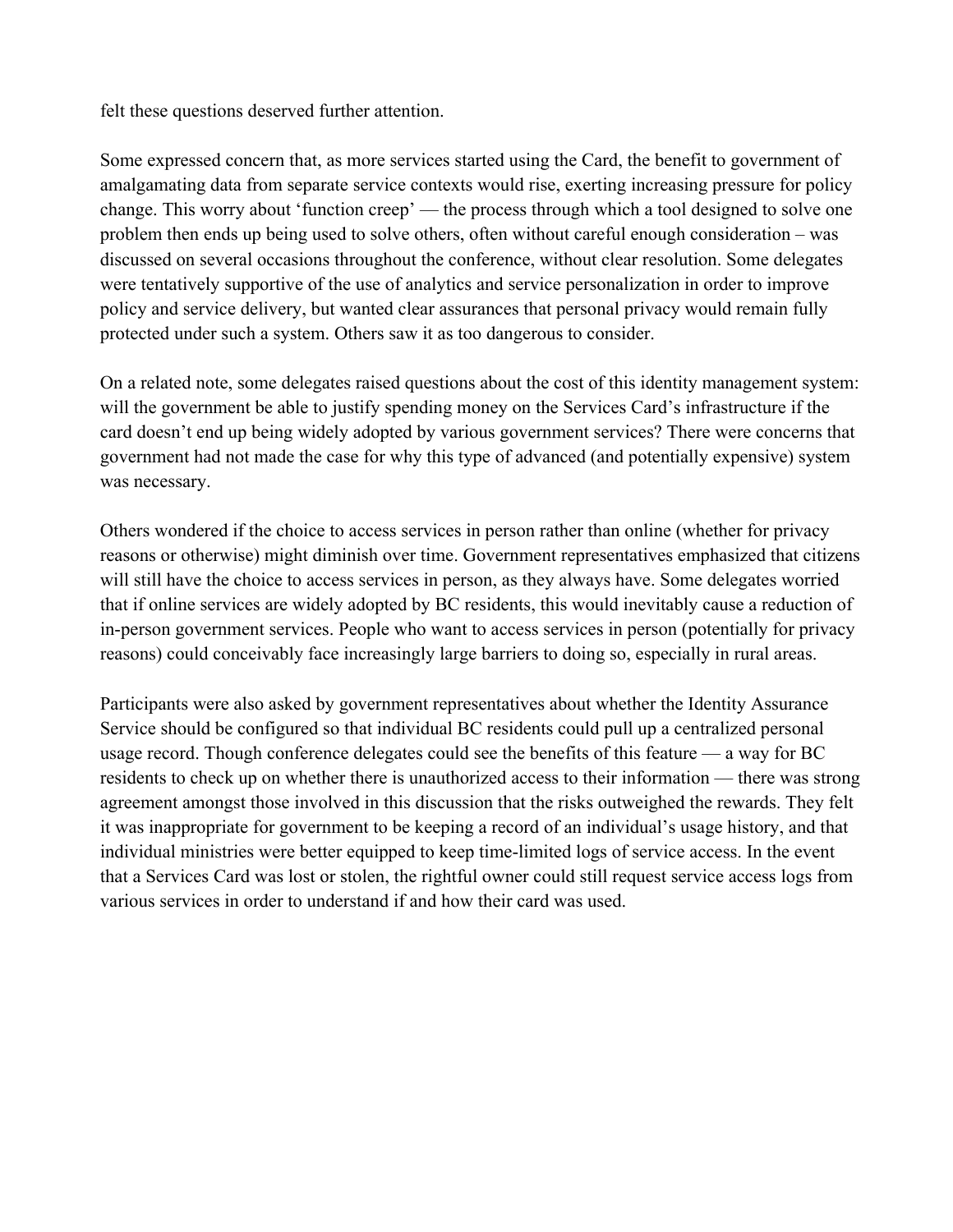### *3. Security Practices throughout the public service likely require modest upgrades*

There was general agreement amongst delegates that no security system has ever proven itself infallible. Security breaches will occur with any system, new and old. The relevant question wasn't whether the BC Services Card was perfectly secure; it was whether this system was more secure than the system it was replacing. As identity fraud becomes increasingly sophisticated, government systems need to keep up. As one presenter remarked: "If we focus too much about what might happen in the new world, we forget that the old world might already be on fire."

Several delegates expressed the sentiment that it is difficult to accurately assess the risk of the BC Services Card without knowing what the infrastructure would be used for. They suggested that risk will have to be assessment on an ongoing basis, as individual services are considered.

That said, some general concerns were expressed about the security practices of government ministries and agencies. Several delegates felt that measures needed to be taken to increase confidence that all the different potential service providers (school boards, health authorities, ferries, libraries, etc.) have sufficiently robust security in place. Many felt it would be the job of MTICS to not only ensure they met security standards, but to help them in this regard.

There was also discussion concerning the security implications of non-governmental use. How will government ensure these entities are trustworthy? Will there be policies, and if so, how will they be enforced? Or is there a way to engineer compliance, and will these methods be independently tested? Delegates heard that "privacy isn't refundable," so what recourse is there if security breaches violate privacy? These questions remained largely unresolved.

Government representatives did respond to concerns about security threats by noting that the government's information security branch requires a Security, Threat, and Risk Assessment (STRA), and that the findings of that assessment need to be acted upon. Third party audits of security features would also be performed. Releasing STRAs publicly is problematic, since that would equip those looking to hack into the system with information concerning risk mitigation measures that are in effect. With that in mind, government is considering whether to release these STRAs to select groups — groups who can provide an assessment of whether these STRAs are sufficiently rigorous.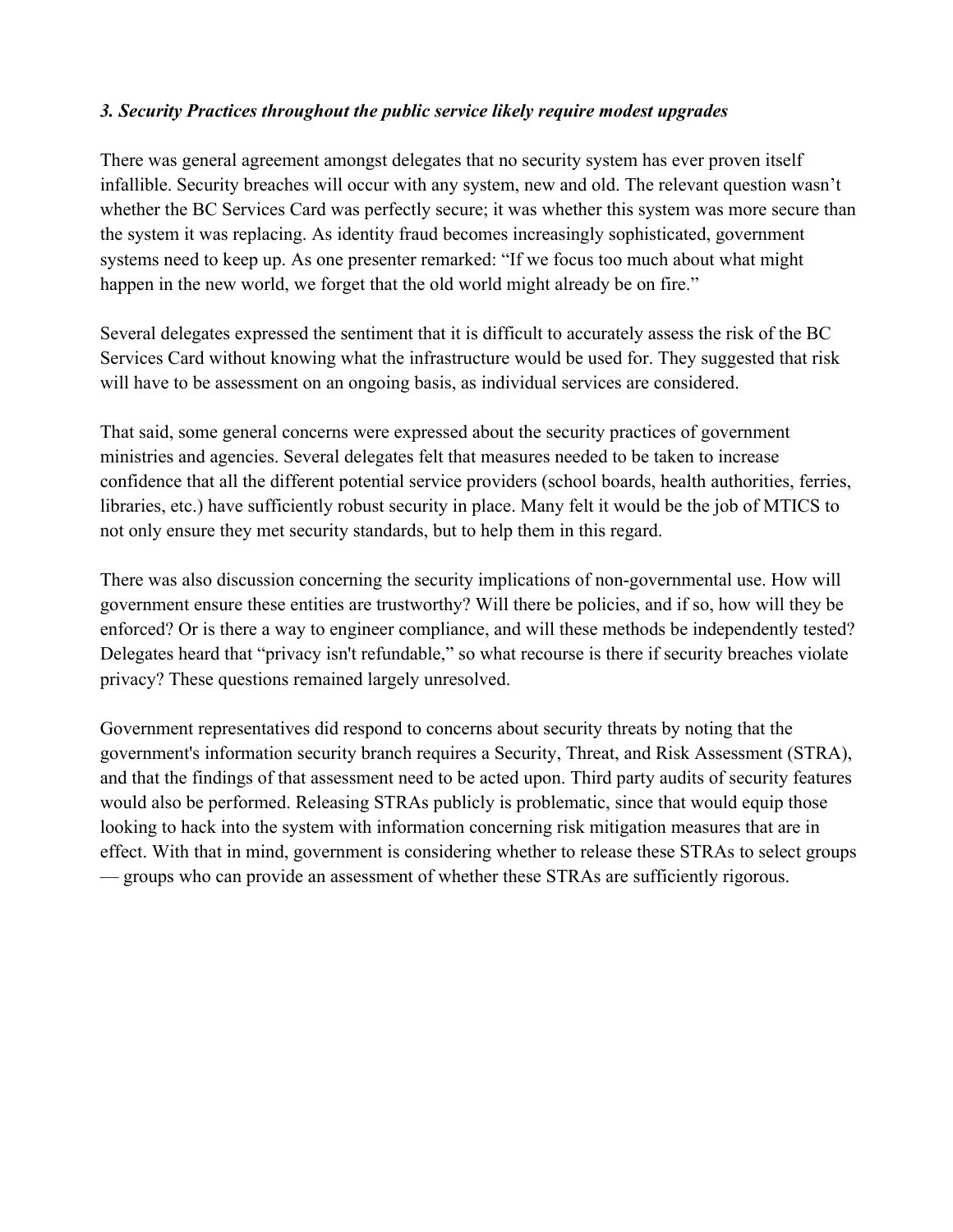# **4.** *Public Trust can best be built through respectful communication, system transparency and thoughtful user design.*

Since most participants felt that privacy and security concerns were surmountable if government commits itself do addressing them, many conference attendees focused on how government could build public trust in the BC Services Card and the underlying identity management system. Even given the many potential benefits, these participants suggested that considerable work lay ahead if members of the public were to feel comfortable with this new identity system.

Participants felt the public would fall into three broad groups, and that government efforts needed to address the needs of all three groups. Group one covers those who are highly suspicious and want detailed technical information available. Group two is made up of those who are moderately trusting but will be unsettled if there is a lack of clear and understandable information; group three are those more focused on the benefits of the BC Services Card, but who may or may not be aware of the risks involved in using it.

There was general agreement that the public needs to have their choices, and the associated risks, clearly explained in a non-technical, jargon-free language. The government should refrain from portraying infallible, risk-free identity management system. Minor problems are bound to occur, they believe, and trust will be quickly lost if the public isn't made aware of this eventuality. In order to support fulsome public deliberation, government should focus on creating accessible explanations for lay audiences. Participants also felt that, on top of clear and simple explanations, detailed information needed to be readily available for those who had particular concerns or suspicions. Transparency, they suggested, would go a long way in reassuring critics.

One group of delegates also discussed the pros and cons of designing "seamless" online experience for users, in which the workflow of a system is as effortless as possible for the user. As one delegate pointed out, many people are highly task driven. "They want to get something done and will agree in principle, to whatever they need to agree with in order to get it." In many online experiences, users are asked to agree to much more than is required, forcing them to either "cooperate or defect". Delegates suggested that the BC Services Card experience should introduce and demonstrate key steps (or 'seams') to ensure that users feel well-informed about what is occurring, about the steps in the process, about what information is being shared, by whom and to whom. They felt that this system should not place undue pressure on users to go through the whole process, and that if possible it would be best to offer more nuanced options than simply 'agree' or 'disagree'.

Finally, many delegates saw the IdentityNorth Specialist Forum as an important 'first step' towards building public trust. They believed government should offer event attendees an opportunity to examine the outcomes of the public consultation before they are "set in stone" — given the range of discussions and the many questions that remained unresolved, they believe further public deliberation is desirable, and look forward to the opportunity to participate.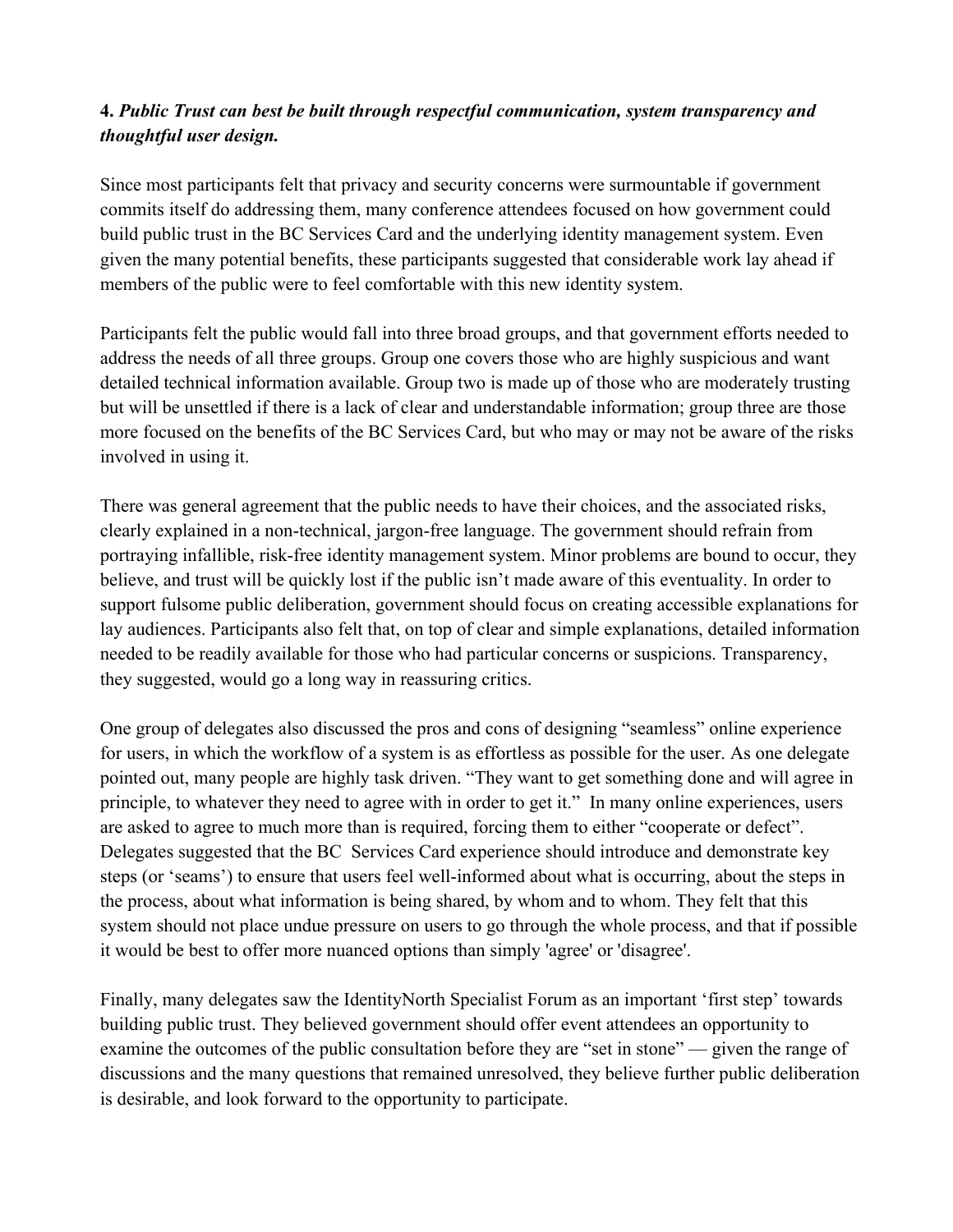#### **FULL SUMMARY OF PROCEEDINGS**

### **DAY 1**

#### **Identity 101**

*Hosted by Kaliya Hamlin, executive director, Personal Data Ecosystem (coproducer and facilitator of the Internet Identity Workshop)*

Identity expert and conference facilitator Kaliyah begins the session with a primer on the digital identity ecosystem, and how individuals fit into it. The players in this ecosystem fall into government, private business or enterprise, and the "feudal estates" of Yahoo, Google, and Facebook. Typically, in order to access services these entities require authentication, or a log-in of some kind and through these log-ins, we build an online identity spectrum. Sometimes we use pseudonyms, or madeup user names (YouTube); sometimes we use our real names, as validated by friends or colleagues (Facebook); sometimes we are required to have our identity verified by an official source (such as online banking).

Each identity comes with a specific set of attributes, or personal information, that can have high market value.

It's technically possible to link these identities between the different contexts in which we use them but for many people, this isn't desirable. The right to move between these identities, without having them linked together is known "limited liability" or "contextual separation": concepts that that are a recurring theme throughout the conference. Kaliyah says that the technologies for maintaining Limited Liability needs to be built into a

system as it's designed, with rules in place that mandate how a person's various identities interact. Ensuring these rules are implemented in practice boosts accountability and a good online experience.

The presentation concluded with one delegate question, about Kaliyah's thoughts on enterprise federations, which would allow entities to link up systems or databases, and allow one set of users to log in to another. She thought these make a lot of sense -- but they do raise questions about security assurance -- and added that the next generation question that needs to be addressed in the identity sphere is that of delegation: how could an individual delegate specific tasks or abilities to another, without handing over total control?

#### **Welcome Session**

*Hosted by Aran Hamilton and Mike Monteith, founders of IdentityNorth; John Jacobson, deputy minister of Technology, Innovation and Citizens' Services of BC; Elizabeth Denham, information and privacy Commissioner.*

Hosts Aran and Mike welcomed delegates with a brief introduction to their organization Identity North (founded to bring together the public, industry experts and government) and kudos for what the British Columbia has achieved in this field. They noted that the work of the BC government "miles ahead on the world stage" is what has drawn so many internationally-recognized experts to this conference.

John Jacobson outlined the two broad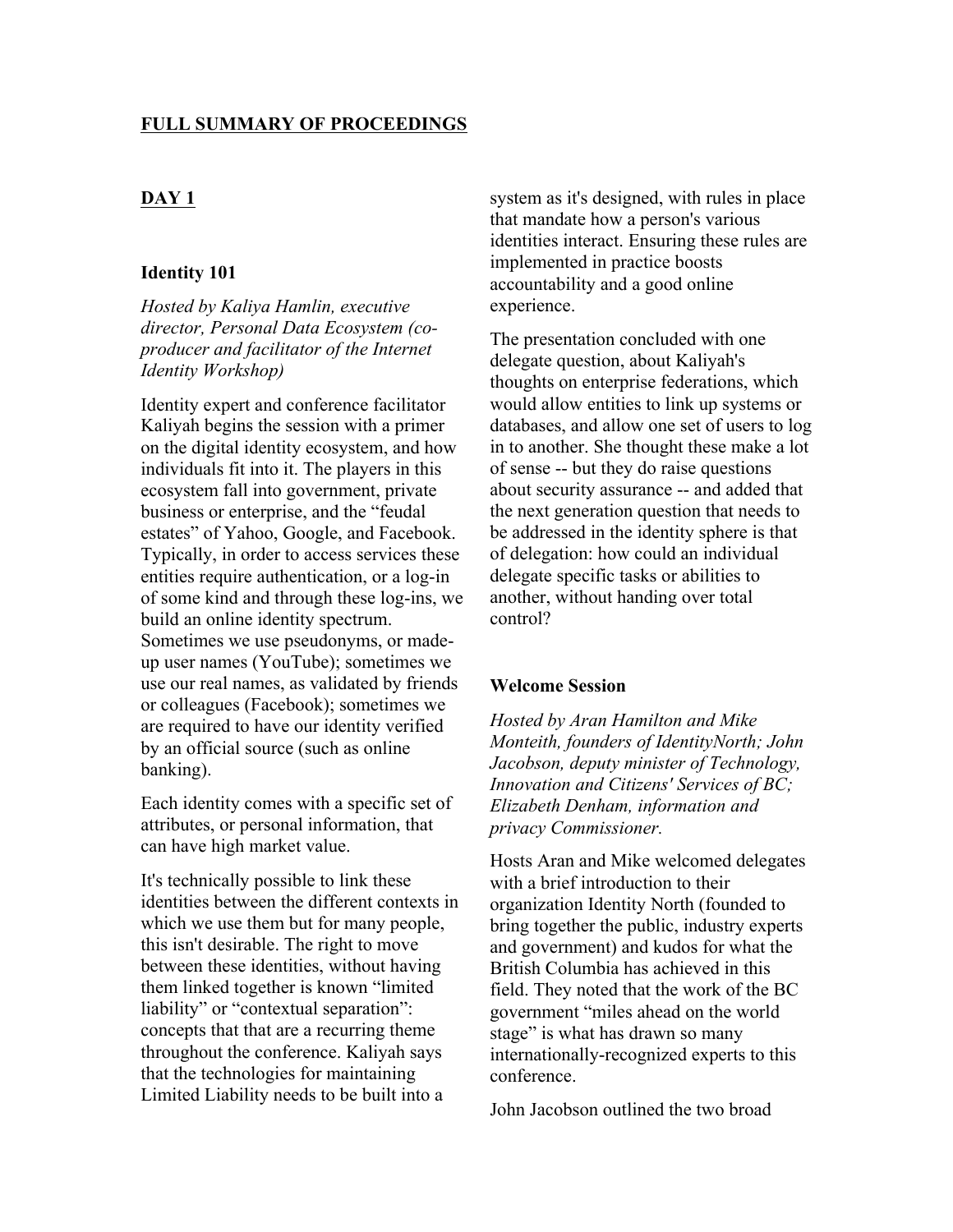tasks for conference delegates: First, to challenge the government's adamant position that they've built a very safe identity infrastructure "through the process of tearing it apart, both intellectually and at a technical level;" second, to determine what government can do with this infrastructure. "What kinds of uses should this card have, and where should government draw the line?"

Privacy Commissioner Elizabeth Denham emphasized the importance of this task given the "profound reach" of the government's new identity services program and noted that the potential of the program to connect a person's discrete activities across a lot of platforms presents "a big privacy risk here, if it's not built right." Denham told delegates that this ability to collect and analyze huge amounts of data is an issue that weighs on the minds of Canadians and citizens worldwide.

#### **Why does identity matter? To whom does it matter?**

#### *With Don Thibeau; Kim Cameron; Krystyna Hommen; Andre Boysen*

Panelists discussed how, in an era of declining budgets, this expanded infrastructure will allow government to meet increasing service demands. For Exceleris, a private-sector business providing health services, the card "provides an opportunity to enhance services." Delegates were told there is tremendous demand in private sector to access health services online, and a recognition in the health sector there needs to be upgrade in those tools. "The public is asking for these kinds of things." In addition, delegates heard, the card also offers an opportunity to "get beyond user names and passwords." One panelist noted

the password reset problem was a reason why government tends to limit what it does online. With the Services Card, like a bank card, security is anchored in the card, "something they always carry around" rather than the password.

However, delegates also heard that "the card isn't the magic thing, it's the whole infrastructure of what gets the card used for." Technology allows the card to act as multiple cards, for multiple uses, but much of the conversation in this session focused on the importance of contextual separation; these multiple uses shouldn't be connected. Panelists agreed that the need to retain this aspect of privacy online, where one's discreet activities in separate spheres can be kept separate, is "at the heart of our culture." One example cited was that people don't want ICBC to know what's going on with their health records. The need for a system with the means to allow this isolation was emphasized, and government representatives responded with assurances that this identity infrastructure was designed with no one central database. In addition, delegates heard, it was built with the notion of proportionality, or the ability to allow people to give up only those elements of their identity required "to get what they came for today."

Panelist noted that the challenge is creating a mental model to communicate to people that this is the case. even though they are using one card, that's not the way it's being propagated throughout the digital system. The only way to guarantee that contextual separation, suggested one panelist, is to have a "provably blind" technology that does it mathematically. Ian Bailey responded to concerns about contextual separation by affirming that it legally cannot do this without explicit permission. Still, at the end of this session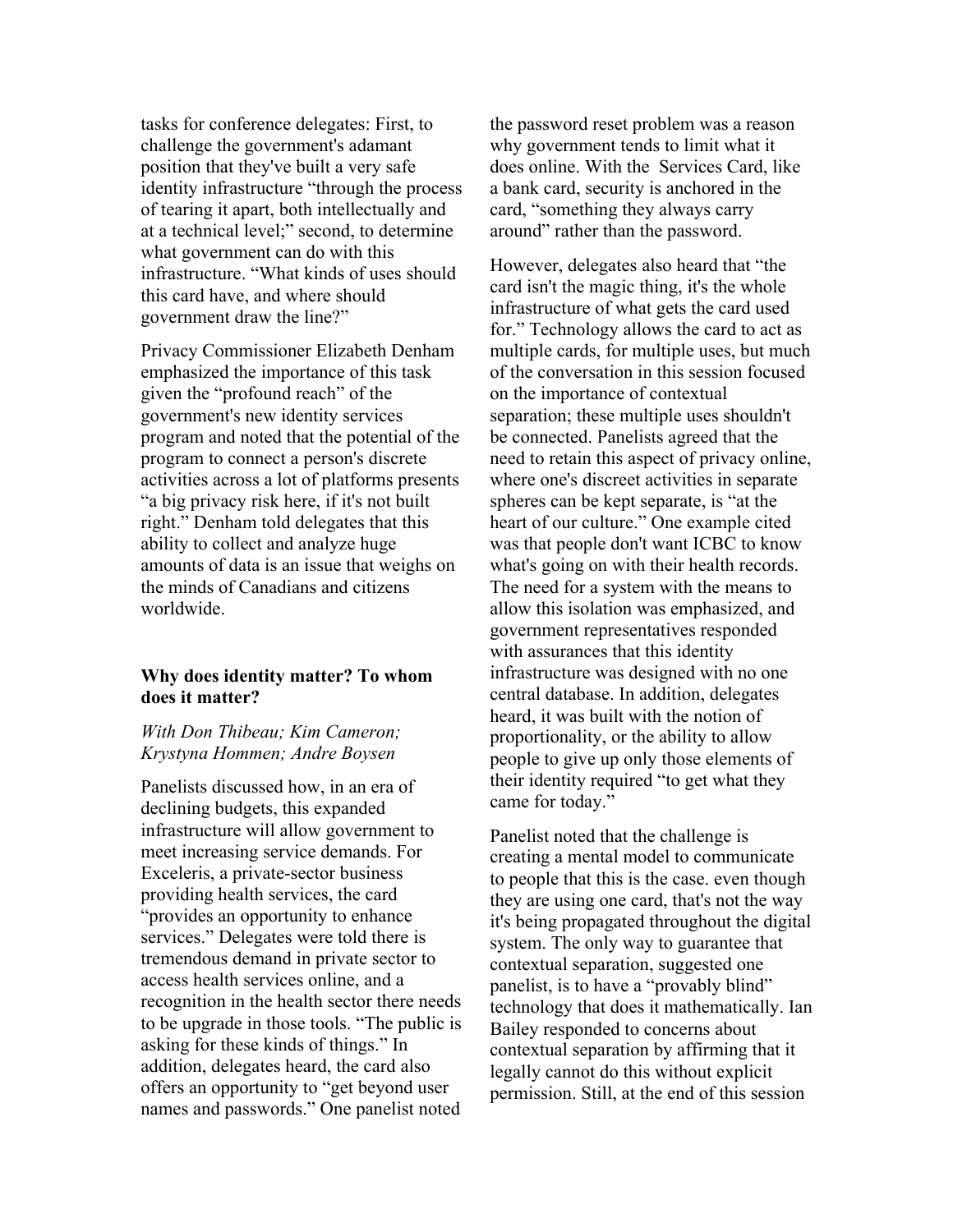delegates questioned whether we can trust the government not to link databases together anyway. One delegate also wondered if this question even matters to younger generations, and how much work was being done to consult them.

#### **Understanding the community: Who is here? What do they know?**

*Facilitated by Graham Whitehead, IT and Services Professional, Member of ID Ecosystem Steering Group*

This session teased out some critiques of the identity infrastructure, which fell under several themes: the government's prerogative to create the card in the first place; it's ability to maintain privacy and security as it currently envisions the card; and the potential for privacy and security threats as the card evolves and likely becomes used in the private sector.

One "antagonist" of the government asserted that it hasn't made a case for why it was necessary to spend money building this new identity infrastructure. "Is this a good use of money public?" Another described it as a "very nice Cadillac" of an identity system that now has to determine where it wants to go. There were concerns expressed by several delegates who identify with privacy about "function creep"; the notion that the system will graduated take on more and more uses, and with each, the security and privacy risks will rise exponentially. At a federal level, one delegate noted that since the advent of Health Canada's electronic health record systems, they've seen "a lot of pressure from the private and public sector to use the information for secondary purposes." From the New Zealand government's perspective, noted Colin Wallis, businesses are taxpayers that have the right to able to consume that data

responsibly.

In response to security threats generally, one delegate pointed out that there is no system that hasn't been broken and that the focus should be on adapting to imperfect systems. "If we worry too much about what might happen in the new world, we forget that the old world might already be on fire." In response to security threats specific to the identity infrastructure, Ian Bailey noted that the information security branch is required to undertake a security risk threat assessment, although it's uncertain at this point whether it will remain internal to government, be released to the public, or be released to select groups. They are planning to have a thirdparty review the risk assessment, and are waiting for the results of this group consultation to determine how far they will go with it.

### **Talking about Values and Roles in Society**

*Facilitated by Richard Austen, IT expert and Counsel, Deeth William Wall LLP;*

*Vincent Gogolek, Executive Director, BC Freedom of Information and Privacy Association*

Vincent Gogolek and Richard Austin discussed the various roles that make up an individual's identity and the values and attributes that are associated with those different roles. These can be consistent, but the context can change. The hierarchy of values can change somewhat. This led into a conversation about what this means to different people.

An IT specialist hired to help build the government's Services Card system described a "whole community of people" who know him not as an IT guy but a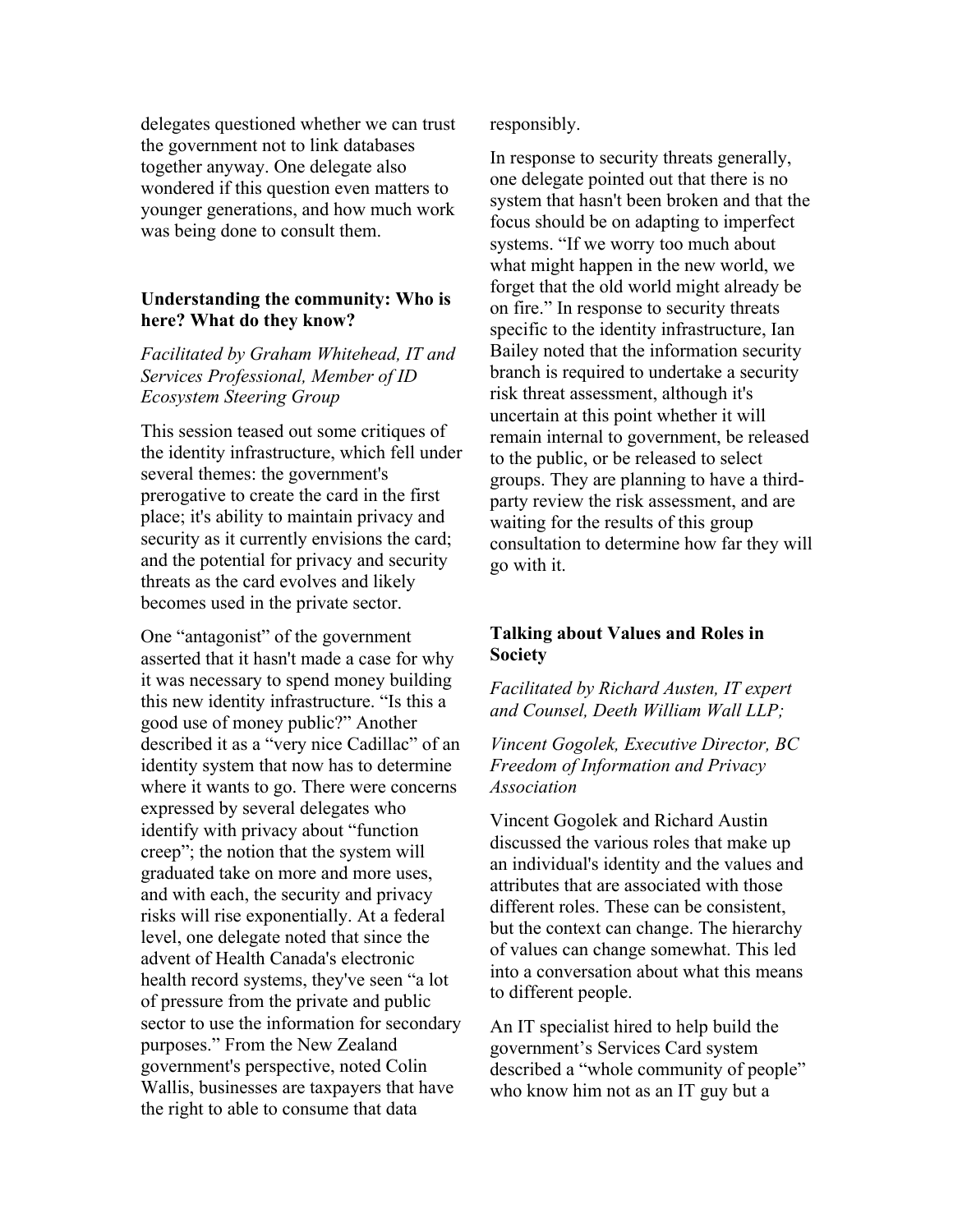custom bike wheel builder. Privacy commissioner Elizabeth Denham described having to "keep mum" when political topics come up in her book club. Another delegate gave an example of how the people on his block each supported a neighbour who had lost a spouse, but chose not to talk amongst themselves about the death in an unspoken agreement to respect the privacy of their grieving neighbour.

#### **Case study: How online service delivery is faring around the world**

#### *Raphael Diaz, North American Strategic Engagement Lead, GSMA*

Diaz introduced GSMA as a trade association of mobile industry and mobile users worldwide. He told delegates that the industry's need for secure digital identity and authentication services because "everything is converging on mobile." Delegates heard that mobile phones make sense as an identification device because it's portable and stays with the users most of the time, and its ubiquitous. The biggest asset for identity is the mobile phone number itself, with SIM-based security, local regulation and a billing relationship, regular customer contact, and consumer trust.

Using one's phone as a portal to access all kinds of services is appealing to their UK market: people don't have to remember passwords. KDDI in Japan and Dialog in Sri Lanka are two examples of mobile carriers that allow users to use the same login for hundreds of third-party websites.

Diaz described the market need in the UK is a trust entity to provide citizens and service providers with a secure digital identity, and discussed several commercial pilots in the works, including a UK Alpha

project. The wider vision, for the alpha project and beyond, is a secure and trusted marketplace that allows consumer to control share and benefit from their digital transactions and personal information. He told delegates that mobile carriers can be the "trusted guardian of customers' digital identities."

Several delegates objected to Diaz's association of anonymous "burner" phone with drug deals. A representative from a social service that works with survivors of violence pointed out that given the prevalence of sexual assault, there's a significant portion of the market who would want to access services without having their ID authenticated and stated that from her agencies' perspective, "we believe people have the right to anonymity."

#### **Case study: Comparing online service delivery approaches**

#### *Colin Wallis, Authentication Standards, Department of Internal Affairs NZ*

Wallis opened this session with his take on how things are changing in the international identity sphere. Delegates heard that initiatives are no longer mostly government led, there is an increasing amount of specific legislation, and they are beginning to become optimized for mobile devices.

He described the New Zealand experience building two foundation services that are centralized but separate: a government login service, and a government identification authentication. The former is pseudonymous, merely confirming "you are the same personal as the last interaction," while the latter is a "triple blind" identity assurance service that confirmers a users' identity from an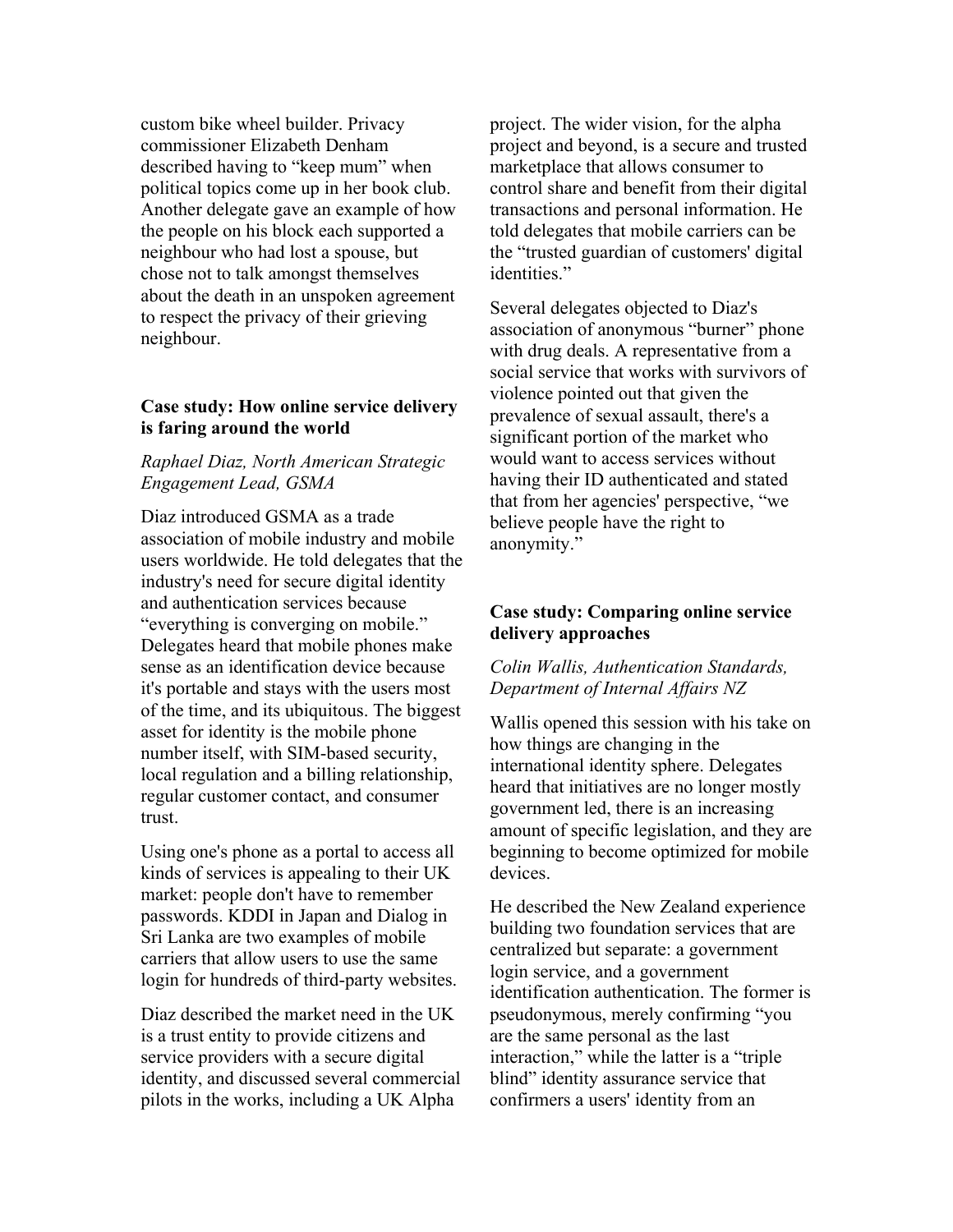internal affairs verification service. "No one part of the system as all the information to profile you," he noted, so that it information can't be aggregated in a way that gives "all the keys to the kingdom away." Delegates heard that while there have been "plenty of transactions", there are only 1.1.6 million total citizens logon accounts, less than 30 per cent of the population. In terms of RealMe accounts (the id authentication service) there are only 3,800. Wallis noted that there has been increasing private sector involvement, and that a major "PR win" for the government was the availability of online passport renewal.

Wallis identified two types of consultation; a genuine attempt to build something together, and the putting up of a litmus test to gauge reaction to what has already been decided. "Between these points is a sweet spot where the court of public opinion allows the government to do the work. I think BC will maybe get value out of trying to find that spot."

#### **Presentation of the BC Services Card**

*Bette-Jo Hughes, Associate Deputy Minister and Government CIO, Ministry of Technology, Innovation and Citizens' Services*

*Jay Schlosar, Assistant Deputy Minister, Strategic Initiatives Division, Government Communications and Public Engagement*

*Ian Bailey, Assistant Deputy Minister, Technology Solutions, Ministry of Technology, Innovation and Citizens' Services*

Jay Schlosar opened this session reflecting on his own family's rather unique and constant demands for health care services. He personally sees a huge advantage to

being able to access these services online. And, he pointed out, a large majority of British Colombians are already likely to use government websites as primary channels for services. The private sector has created more comfort around digital services, and BC's new identity infrastructure is about augmenting what government, expanding services, increasing "stickiness" so users come back. That means thinking about service as a journey with "quality each step of the way."

Broadly speaking, "the BC services card is a chip-enabled card that can be used to securely access government services online and in person." Its main purpose, delegates heard, is to replace the care card, and it was developed by three organizations (the Ministry of Technology and Innovation, the Health Ministry and ICBC) over the past 12 years. So far, just shy of 700,000 cards have been issued: 130,000 are non-photo, 250,000 combo cards, and 350,000 stand-alone cards. Government representatives reiterated the questions the government has as it proceeds to the next stages of implementation: What services should be accessed first? Should we draw on BC Services Card usage data to improve policy and services? How else could the BC Services Card be used by nongovernment organizations to improve the lives of residents?

Ian Bailey described some of the details around the architecture of the card. The biggest decision, he said, was settling on the EMV contact-less chip, after determining it was the most cost-effective, secure and commercially available. Bailey demonstrated how the card works by using it to access a school district websites. The demonstration prompted some questions from delegates. There was considerable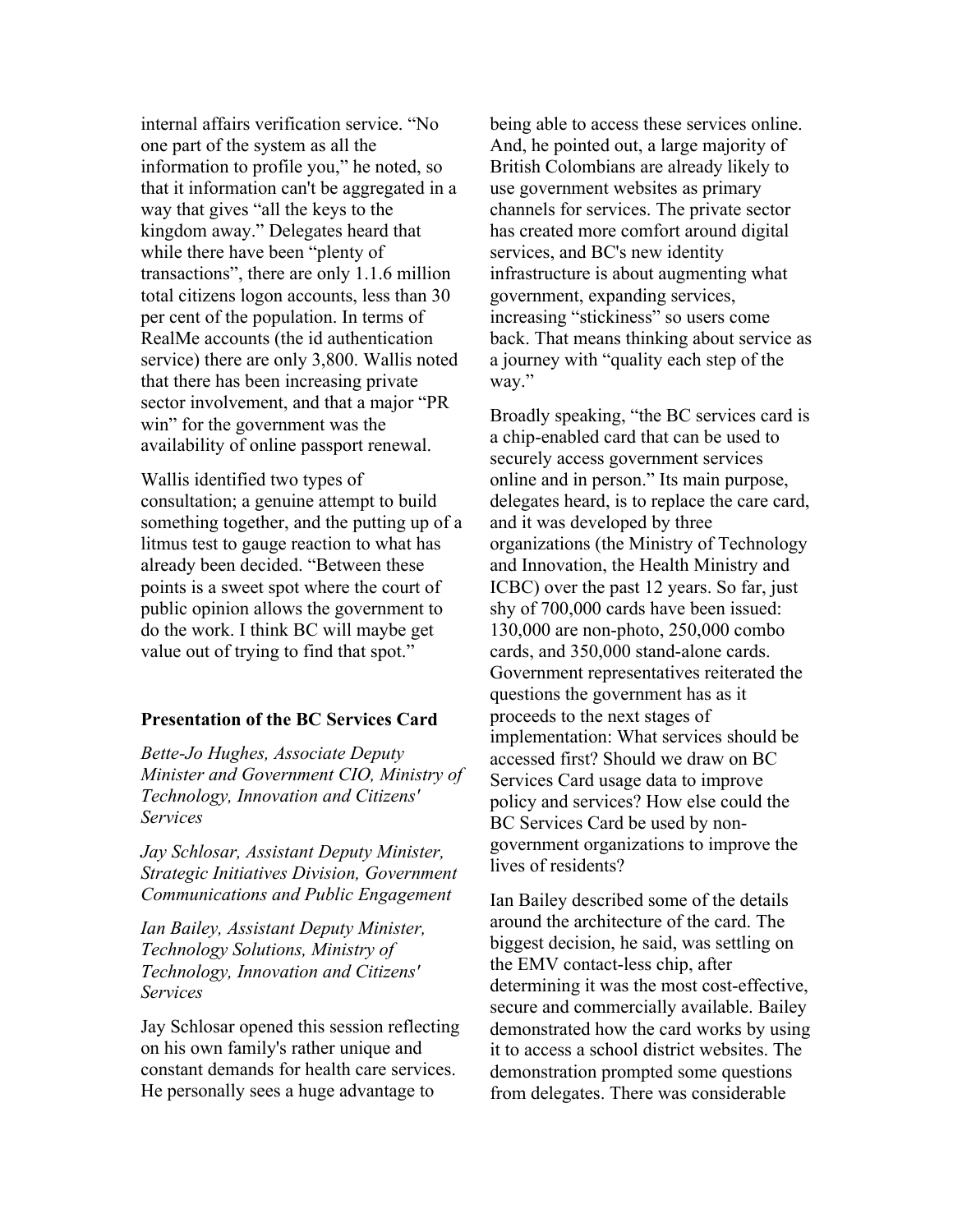concern that the school district website showed card history. There were also concerns raised about how the school district (or whatever entity) would be able to protect information given in these transactions. This was identified as an area of improvement.

#### **Success by design, focusing on the task: What is success? What is the required discussion?**

*Facilitated by Gerri Sinclair, Corporate Director, TSX Group, Vancouver Airport Authority; Principal, The Gerri Sinclair Group*

Sinclair brought up a series of questions she felt were key to the process, but which remained unanswered: How, and if, the government would use the public consultation; what it could learn from the low adoption rate in New Zealand's identity program? And what it could learn from the rollout of the smart meters or HST? She also reiterated a point raised earlier in the day, of whether the program is a good use of public money, and asked if a chip reading fob would be a "hassle for us to deal with."

Sinclair noted that, from the perspective of a private enterprise, working with this identity assurance service puts a lot of trust in the government. "If you were my payment card processor, for example, would want to see PCI certification to know you've done due diligence. Where is that with government?" Again, she raised the issue of contextual separation, and expressed concerns that anonymous linkages could be undone "by force of law." One delegate echoed her point made about PCI certification and raised concerns about the boundaries of the infrastructure. "If the intent is to confine this capability to government services....then I for one am

comfortable that we don't need as much evidence of trust that we need if we're going to go outside of the province. I think citizens need to know what the intent is."

#### **Group Dinner and Fireside Chat**

*Panel discussion moderated by Aran Hamilton*

*Andre Boysen, EVP Marketing SecureKey Technologies Inc.;*

*Colin Wallis, New Zealand Department of Internal Affairs;* 

*Kerry Munro, Group President Digital Delivery Network at Canada Post;* 

#### *Don Thibault, Chairman of the Open Identity Exchange.*

This evening panel discussion focused on "what's beyond the card," and what possibilities exist in the private sector. Discussion focused on letting users decide what they want, and building privacy infrastructure around those market drivers. Wallis noted that often government take the position of "we know best," but instead, when it comes to determining how far this identity infrastructure should reach, governments should "let the court of public opinion decide where the balance lies."

Panelist Don Thibault told delegates that "identity is the issue of our time." He noted that US companies will take e along time to recover from the Snowden disclosure, something that will fuel intense resistance to identity projects like this in the future. "When you violate trust, it takes a long time to recover." He told delegates that the next challenge for leaders in this sphere is the mobile device sector, clearly "the platform of choice."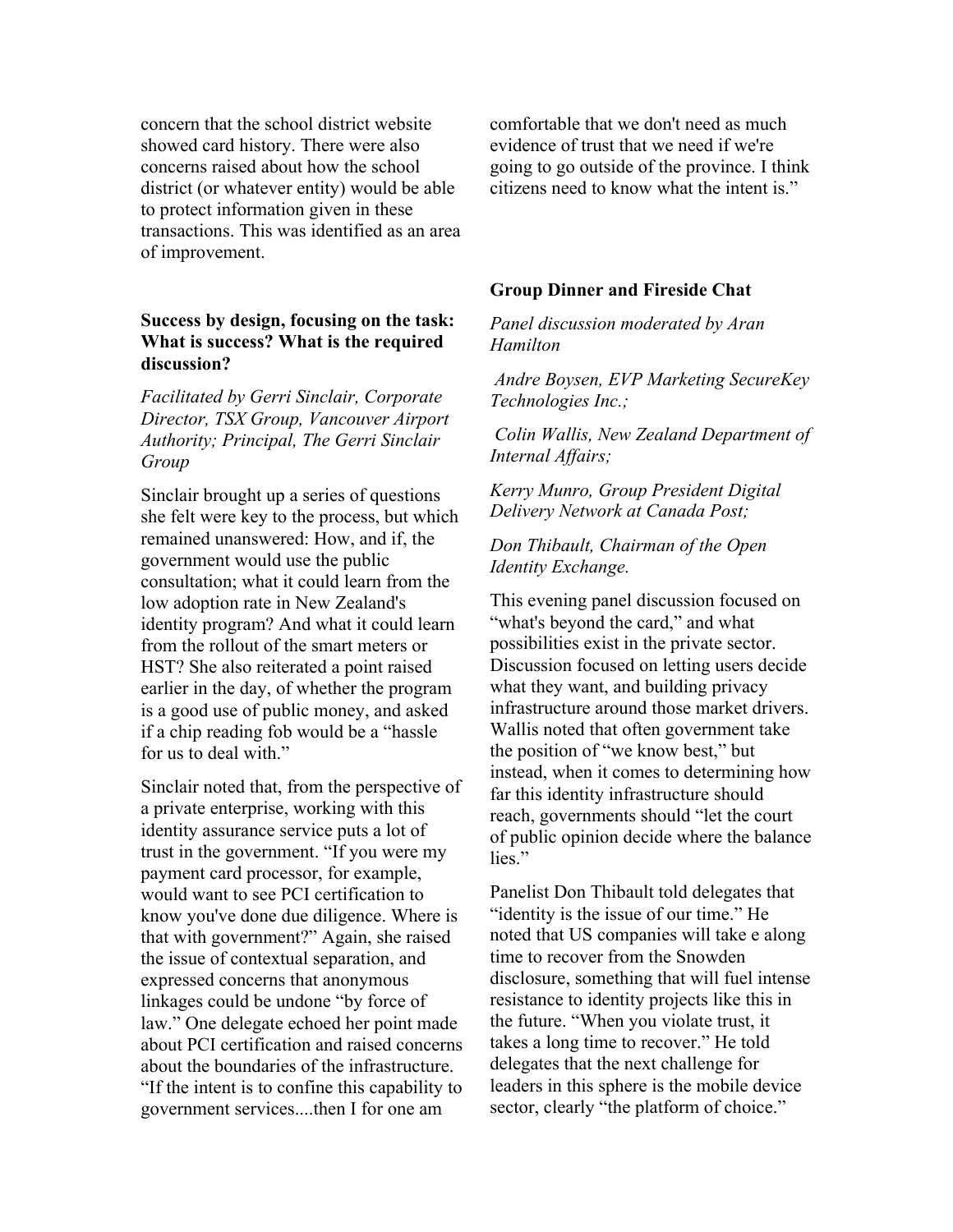Kerry Munro highlighted this, pointing out that Canada Post's mobile app was the most downloaded in Canada. He noted that Canada is the most digitally engaged country on the planet, with the average customers spending 45 hours a month online. From his perspective, identity authentication infrastructure holds big potential for e-commerce, "so if we build a product for a user exclusively in a large company or exclusively for a government, we are missing the mark." Delegates heard this passing of information between customer and business comes with risk. "Facebook and other great companies. . . make their business on your data." The big questions, he noted, are how to give information to someone but keep it protected.

#### **DAY 2**

#### **Minister's Address**

*Remarks by Andrew Wilkinson, Minister of Technology, Innovation, and Citizen Services*

Andrew Wilkinson, Minister of Technology, Innovation, and Citizen Services, addressed delegates before the beginning of the "unconference' breakout sessions. Wilkinson described health care fraud as one of the primary impetuses for the Service Card. There are more card cards out there than residents in BC, which is a big problem for health records as well. The Service Card is meant to give British Columbians a more solid form of identification, one that is less "clunky" than a birth certificate or passport.

He identified three "legs" of this issue. One is identity, the second is payments, and the third is the "big, big pool of data." On the issue of identity, he noted that government and citizens want a secure

identity "so nobody else is abusing your name and stealing healthcare service." Government also wants to look to the wider world and ask what citizens would like.

On the issue of payment, Wilkinson noted that users could link their Service card to their bank card – could essentially be used to "replace most of the cards in your wallet." He emphasized that all expanded services will be optional, and although it's up to government to inform and give people legitimate options, "government can't be a nanny."

On the issue of big data, Wilkinson emphasized that the Services Card "cannot be inadvertently signing up our population to bad deals" like those consumers are subjected to when they click on most privacy agreements online. "It is not our role to facilitate junk mail and banner ads." He told delegates that government wants to put out a safe and valid menu of service options for people to consider. Delegates heard that government is essentially competing against privatesector initiatives like Google Health Wallet – ones that will likely be "datamined like crazy' and will be the default if governments don't step up.

After Wilkinson's' presentation, a delegate asked if services that are voluntary at first would eventually become mandatory. In response, Wilkinson noted that it wouldn't be in government's' best interest to force services on the BC population, a place where people "expect their rights and autonomy to be respected." Wilkinson told another delegate that the government's goal is to have 3 million cards in circulation in the next four years. "By that time, I'm hoping people will be clamouring and enthusiastic to get their cards<sup>"</sup>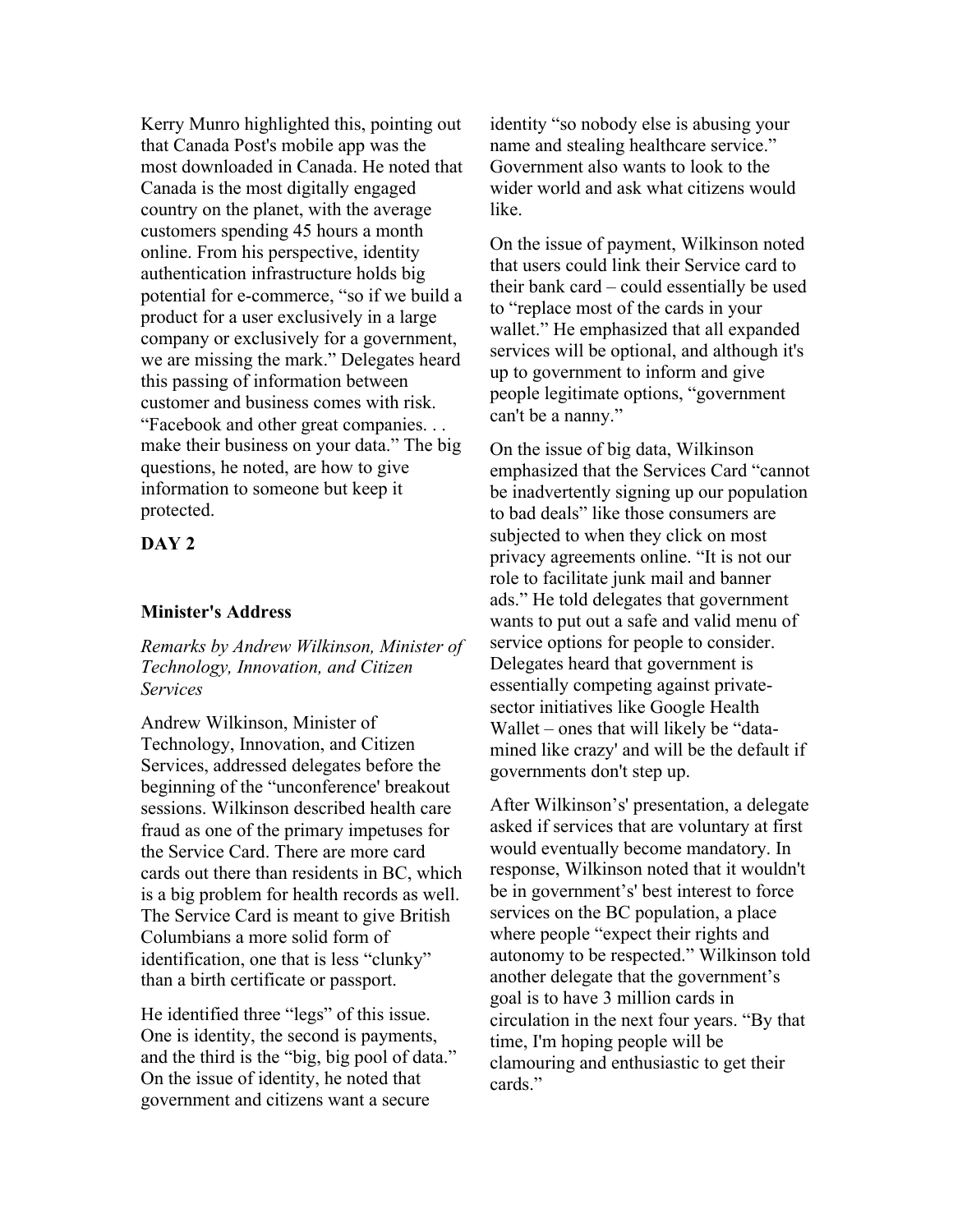# **Identity North Conference Day 2 Breakout Session Notes**

### **Session 1.1: "It's me again." Commercial opportunities from a widespread, strong authentication service**

- The group all immediately agreed that there was not enough motivation for the card to be an additional authentication service for commercial transactions because there is no need: we already have too many authentication services and compared to what people are using it is redundant.
- The group brought up that authentication of residency or age online (for buying alcohol, for example) for would be the only benefit, since this is not currently possible.
- In the physical world (i.e. for building or locker access) everyone agreed that there would be benefit because physical access is normally high friction.
- There was widespread agreement in this session.
- Debate is whether people need to be using the card a lot first before they are used to it enough that they will benefit from the authentication system. Otherwise it's just a new thing that they will need to learn. People don't understand it. Unless they have to use it to get in for like a government site or something. And if so, then is it easier than calling or going in.
- Unresolved question
	- o Are we building infrastructure or a point solution?

# **Session 1.2: Human Rights in a Digital Age**

Facilitator Lead: Dan Hall

- Participants were concerned about how well their rights to privacy could be protected in light of the creation of a narrative or persona through the increasing linkage of data to one identity – though the BC Services Card does not do this, it is increasingly occurring in the Digital Age.
- Participants were also concerned about the value of such comprehensive and linked databases becoming a target or driving a monetization or commercialization of the information, and the irreversible damage done in the event of losses of privacy.
- While concerned by the inherent risks of creating valuable (and potentially targetable or sellable) databases of information, participants also saw great potential value for improving efficiency and personalization of government services.
- Participants were interested in gaining greater control over the information associated with their identity, but unsure how much control would be appropriate or what the mechanisms for this might look like.
- Participants saw great value in the possibility to use linked information in aggregate (de-personalized) to inform more effective service delivery models (for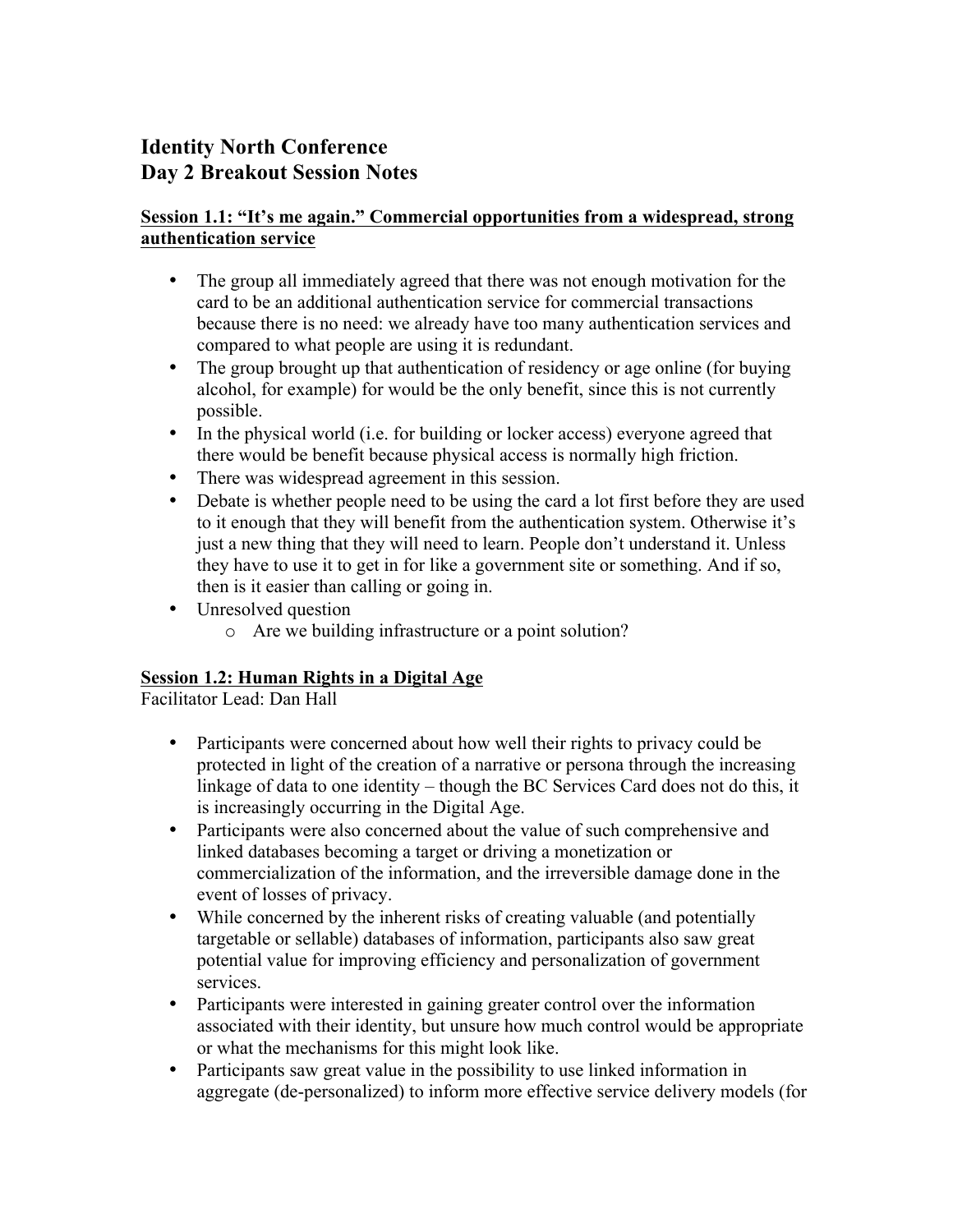example, improving public transit planning, or identifying environmental factors impacting public health).

• An in depth review of relevant provincial and federal policies could help solidify participant understandings of the risks and potential benefits of sharing data between databases

### **Session 1.3: How to communicate to an anxious public?**

Facilitator Lead: Patricia Wiebe

- In this session, people presented ideas about how to not just make the card secure but on how to make people trust that it's secure.
- This discussion focused on the challenge of explaining technical and policy changes to the public audience.
- There was concern about jargon and technical language that was inaccessible to a wide audience (ex: "unidirectional linkages," "polymorphism," "trust framework")
- The public needs to have their choices and the risks clearly explained to them.
- However, there will be a small number of people who will want to know detailed information about security features: "There are identity geeks out there. We need to have the complicated, detailed information for them."
- People need to know that no personal info is stored on the chip.
- There is a need for a whole package of targeted messages to reach a diverse audience.
- Focus on "Keep It Simple Stupid" and "What's in it for me?"
- "Citizens are willing to give up information for value. If we simplify the process, then people will trust it more – not necessarily for the better. The private sector does really well. They smooth over the links and make it very easy for people to sign in and give up a lot of information without people even realizing they're doing it because it's so simple. The government needs to be careful about this"
- The default should be the minimal amount of information shared.
- Communication and Trust Building ideas:
	- o Stories
	- o Convey that you don't have personal info at Front Counter offices (ICBC)
	- o Whiteboard Animations
	- o Diagrams
	- o Short ads on television
	- o Government must be transparent
	- o Messaging should be responsive and change over time
	- $\circ$  Central database issue How do we convince people that it actually doesn't exist? There's a cognitive dissonance. If you get all these services on this one card, how are they not all stores in a database? We need an analogy, some way of explaining that there is no central database. What we're proposing is there is no map between all the disparate identities stored on the card.
	- o governments need to be transparent / government needs to provide info of what it's doing to gain trust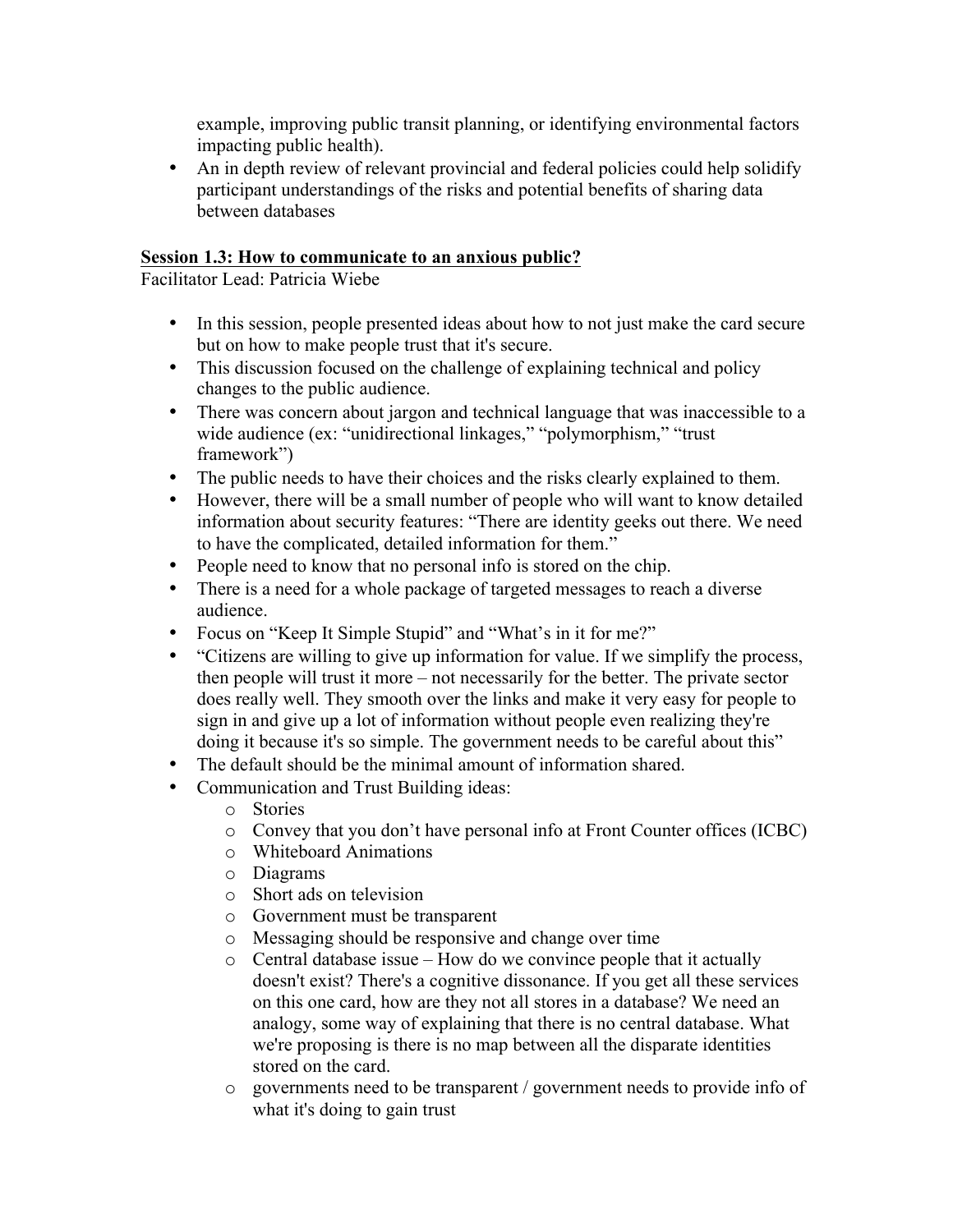- o One proposed solution by one: having people consent to authentication and use of identity information EVERY TIME the user logs in - "If you have a consent form every time that people have to consent to giving information, then people will understand that government doesn't actually know anything about them."
- Unresolved Questions:
	- o Should Government track transactions so they can provide citizens with a log?
	- o "We need to collect some basic information for the product to run. Yesterday's 'smashing the glass idea to get to the fire alarm' analogy was good – we need to set it up so you smash the glass to get to the data."
	- o Can we build the system to forget out data?
	- o Surveillance vs. Security
	- $\circ$  How will Government monitor the private sector 3<sup>rd</sup> party contractors who are connected to Service Cards?

### **Session 1.4: Trustworthiness of different programs and issues of understanding identity authentication; Certification**

Facilitators: Graham, Earl, Ben, Peter, Peter

- Members identified that there was a lack of knowledge and uncertainty over the authentication process.
- A government official identified that the Bank Act of Canada is the one source of legislation that specifies a set of criteria for authentication.
- International standards were suggested and a framework for accreditation and possible adoption of standards for the BC government to consider.
- It was suggested that the government refrain from suggesting this new process is infallible and avoid all invincibility descriptions.
- It was discussed that if organizations use recognized standards then it is possible they may be protected from legal liabilities.
- Some participants raised the concern that most people assume some of these issues are being taken care of, yet many of these issues remain to be addressed.
- Can we trust this system to be rock solid? Some participants stated that they are not aware of a better system, but acknowledged there are risks with every system.
- The British Columbian Government is the authority of the BC Services Card and could be the assurer of data and information.
- An outstanding question that remained was are there indicators or evidence that can demonstrate the system is trustworthy?

### **Session 1.5: No Universal Identifiers**

Facilitator Lead: Patricia Wiebe (with input from Andre and Dmitry)

• This session served as a chance for the facilitators to explain, provide further clarification and to describe the strengths and privacy benefits that informed the decision for the BC Services' Card not to use Universal Identifiers.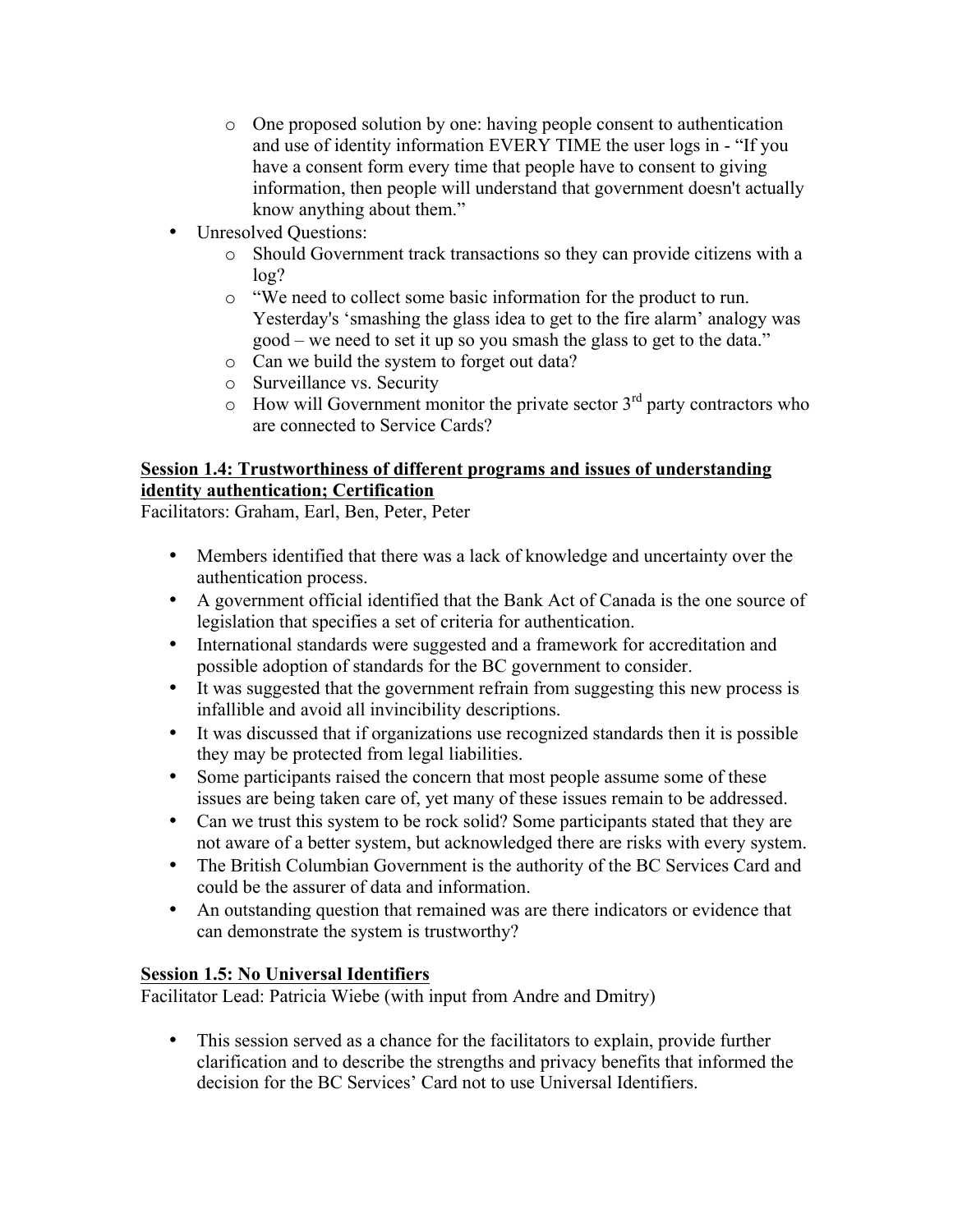- Throughout the explanation, there were differences identified concerning the use of the word 'consent' — BCPS personnel emphasized its specific legal and policy use and its variance from its less formal use in our conversation. Participants sought a deeper understanding of how citizens were indicating what actions they did or did not 'consent' to; staff described the concept of 'informed notification', and drew parallels with what is unspoken and implicit in in-person, front-desk transactions in order to clarify how information is to be used to render a service or proceed with an interaction.
- A participant expressed concern about 'cross-system enforcement' the idea that action might be taken in one context (such as a restriction on driving) based on information or policy from another context (such as one's health assessment). BCPS personnel emphasized that this activity already happens. While implementation of the card makes such activity comparatively easier, in practice, the same policy safeguards governing this activity now will continue to ensure such cross-pollination only occurs with legislated authorization.
- One question was raised about the responsibilities of the identity service and the service providers in cases where services are being abused. Facilitators responded that the services' own procedures on responding such cases would be in effect, and it is anticipated that the Identity System will help service providers in verifying identities to prevent these kinds of abuse or activity from proceeding unnoticed.
- Some lingering uncertainty remained about whether policy safeguards would be sufficient to prevent cross-system enforcement from impacting citizens in unforeseen ways.
- A number of security concerns were raised in this session; Dmitry offered to go into a deeper explanation of the security and cryptographic features of the chip, chip readers, Identity Assurance System and Secure Key database procedures in a later session (which was held in Room F during Session 3). Some of the concerns stated and addressed in this and the technical session were:
	- whether chips in cards were vulnerable to 'skimmers' (as widely rumoured online)
	- whether chips in cards were vulnerable to physical attacks or 'man in the middle' attacks in the communication layers
	- whether chips could easily be cloned, through exposure at the hardware manufacturer level
	- what procedures and protocols were involved during chip personalization
	- the risk to individuals of compromised chip readers and terminals
- In technical explanations, staff made reference to GUID and UUID standards. A participant pointed out that while these terms signal something to those familiar with technical standards, the terms in these acronyms ('Global' and 'Universal') run counter to the session title's claim that no universal identifiers are used in the implementation of the BC Service Card. Facilitators acknowledged the value of this.
- Some felt the Government faced significant obstacles in being able to convey this information in a way that could effectively anticipate and address the wide spectrum of the public's concerns (technical, legal, practical, etc.) on this topic.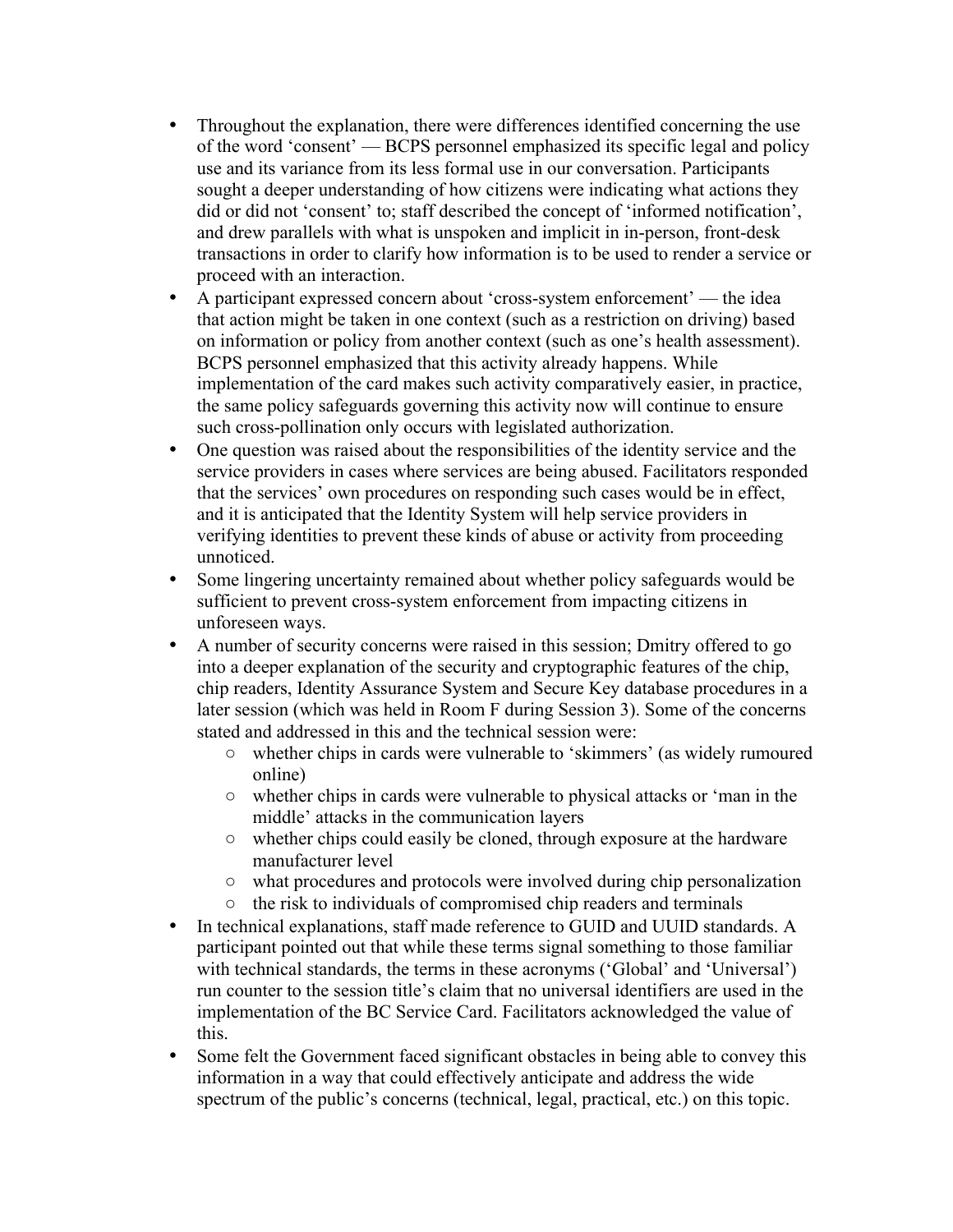- Transparency in informing and educating about safeguards in the system (technical and otherwise) is important, although the same communication challenges exist.
- At various points in the discussion, certain features and directions were referenced which facilitators and staff stated "could" happen (primarily on technical topics, such as whether chip numbers are static or dynamic, or whether chip PINs will be used). Participants were interested to know more about how and when these decisions would be made.

### **Session 2.1: Sociological aspects of the issue**

Facilitator Lead: Gordon Ross (gordonr@openroad.ca, 604-566-8301)

- Participants frequently returned to a theme of the state reducing a person's complex identity to an overly simple, codified identity. A government employee explained that the government isn't so much interested in developing long linked narrative identities, but more about finding a better way to solve the problem of delivering services.
- Is the province approaching this from a stance of "We have a hammer, now what are the nails?" … " To what problem is the identity system a solution?"
- Some participants felt that there is inevitability to the mass implementation and ensuing loss of optionality (no longer truly voluntary) to the one card solution.
- Even though government representatives explained no data is shared by departments, and there is the same level of possibility now as in future for departments to share data, some participants were still concerned that the card suggested, even if only symbolically, that the government is moving toward sharing data between departments.
- It was noted that the card is technically irrelevant to identity management and the potential for data sharing is always present, independent of the card. It is common practice to conflate the card and identity.

# **Session 2.2: Building on Identity 101**

Facilitator Lead: Kaliya Hamelin

- This session built on the Identity 101 session from Day 1 on "The Valley of User-Centric Identification." The facilitator described the recent history of Enterprise Identity Systems, the difference between the rights, responsibilities and expectations in the relationship between, on the one hand, enterprises and employees, and on the other, governments and citizens.
- The facilitator then described the current state of affairs in The Valley, populated by unregulated companies engaged in data collection (Google, Facebook, and others), companies focused on data aggregation (Equifax, Intellius, and others) and advertising networks. There are also "peasants" — individuals being manipulated into providing their habits and data for someone else's largely financial gain who receive little protection or attention, who largely remain unaware of how data collected from their environment, interaction, actions, etc. is increasingly being used to shape their online and offline experience. The topic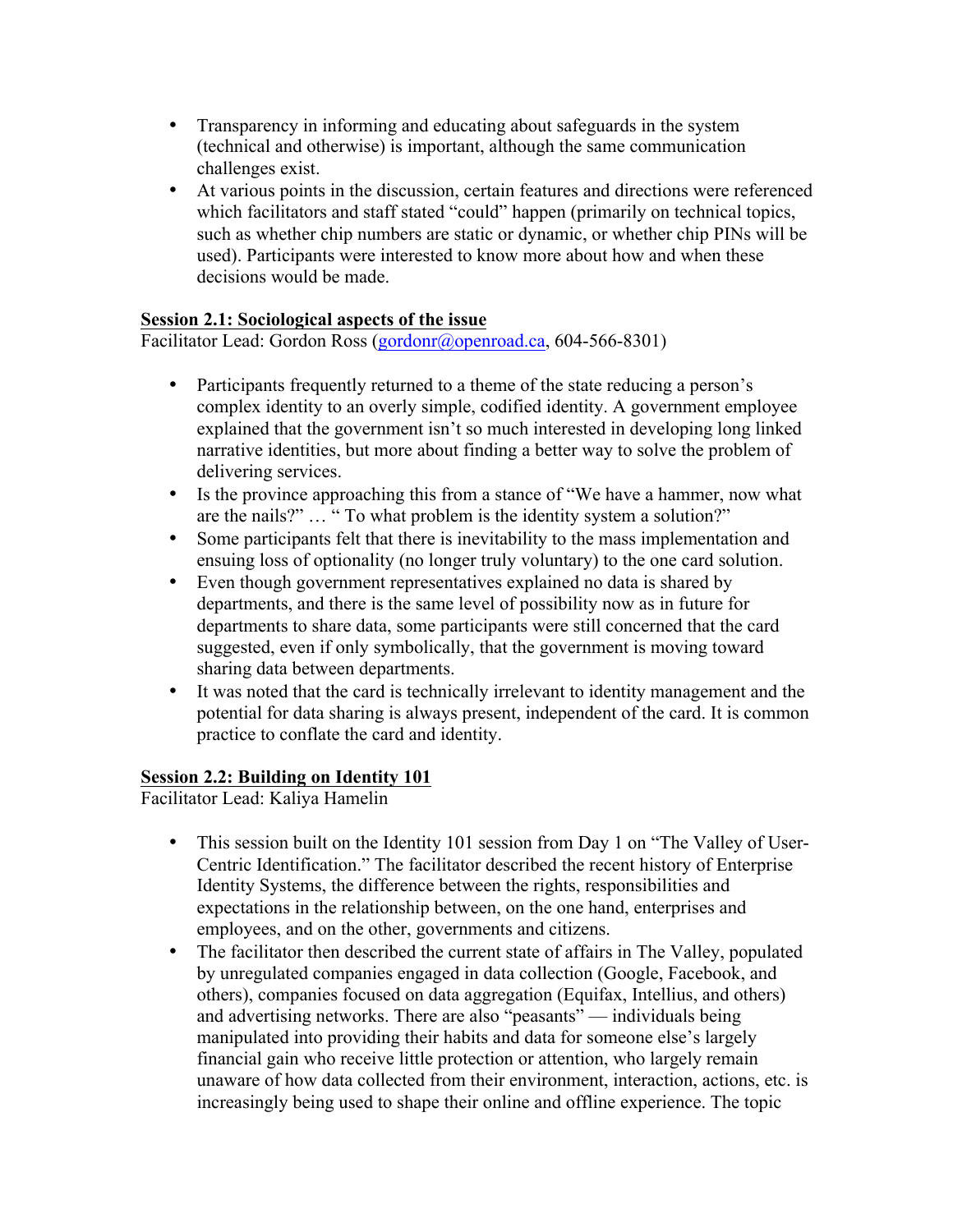also moved to the emerging tools, services and applications of "personal data clouds."

- The facilitator shared a number of diagrams and slides to help illustrate the breadth of potential data collected now and in the future from citizens, the number and size of the players in "the Valley" using this data for profit, and the risks associated with emerging kinds of data being collected (such as biometrics) for identification and profiling purposes.
- Participants discussed why The BC Services Card is significant: because it is designed to keep information from being linked together "behind the scenes" without permission of the individual at the centre of it. The unique nature of a government's broader and long-standing relationship with an individual makes it more likely that it will be more conservative in establishing such links and strive only to do so in ways that the individual controls or approves of, compared to other private interests operating in the identity space.
- The role and/or value of personal data clouds for the public interest is intriguing and promising, yet currently largely unknown.
- Some participants concluded that the overlaps and areas of divergence around the collection of data by various third parties, on the one hand, and the value and control of data one collects about one's self, are likely to both shed light and obfuscate on how government might proceed.

### **Session 2.3: Verified Attributes**

Facilitator Lead: Andrew Hughes

- This discussion untangled the idea of verified attributes and explored the role government should be taking in providing credentials to citizens. The facilitator challenged participants to question why Government takes the lead role on verifying identity when it could be contracted to a private specialized company.
- This discussion explored how individuals through the BC Services Card can control information flow.
- "In the online context you need a protocol to pass those attributes over and you need trust."
- Identity is a set of attributes. Policy has a major role to play.
- The consultative process is valuable.
- At the core of this issue is trust. Trust can be built through a variety of processes such as maintaining a good track record, knowing people who use it and by receiving a referral.
- It was noted that the BC Identity space has grown out of user-centricity. The authentication part is important but not the central part. The chip technology is not at the core.
- Participants discussed the need for a way to transport credentials.
- Unresolved Ouestions:
	- o If a private organization is authorized by BC Government to connect to the Services Card will the BC Government be accountable if the private organization infringes on my right to privacy?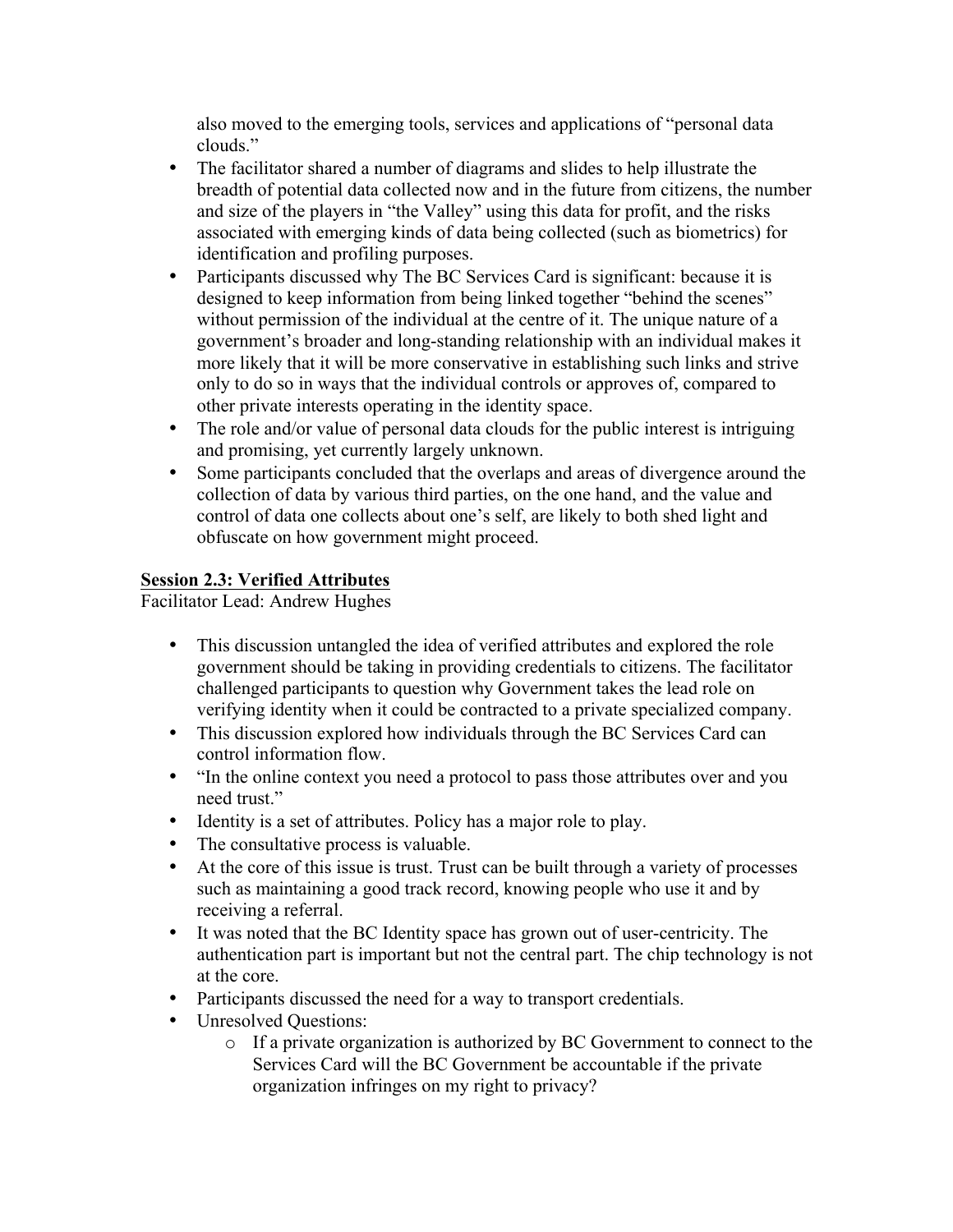- o Will the terms of service be provided to Citizens in an understandable format?
- o If you have 6 data points confirmed, why do you still need government ID?
- o Is it the business of government to be the source of truth?
- o How will BC technology link up with other Canadian jurisdictions?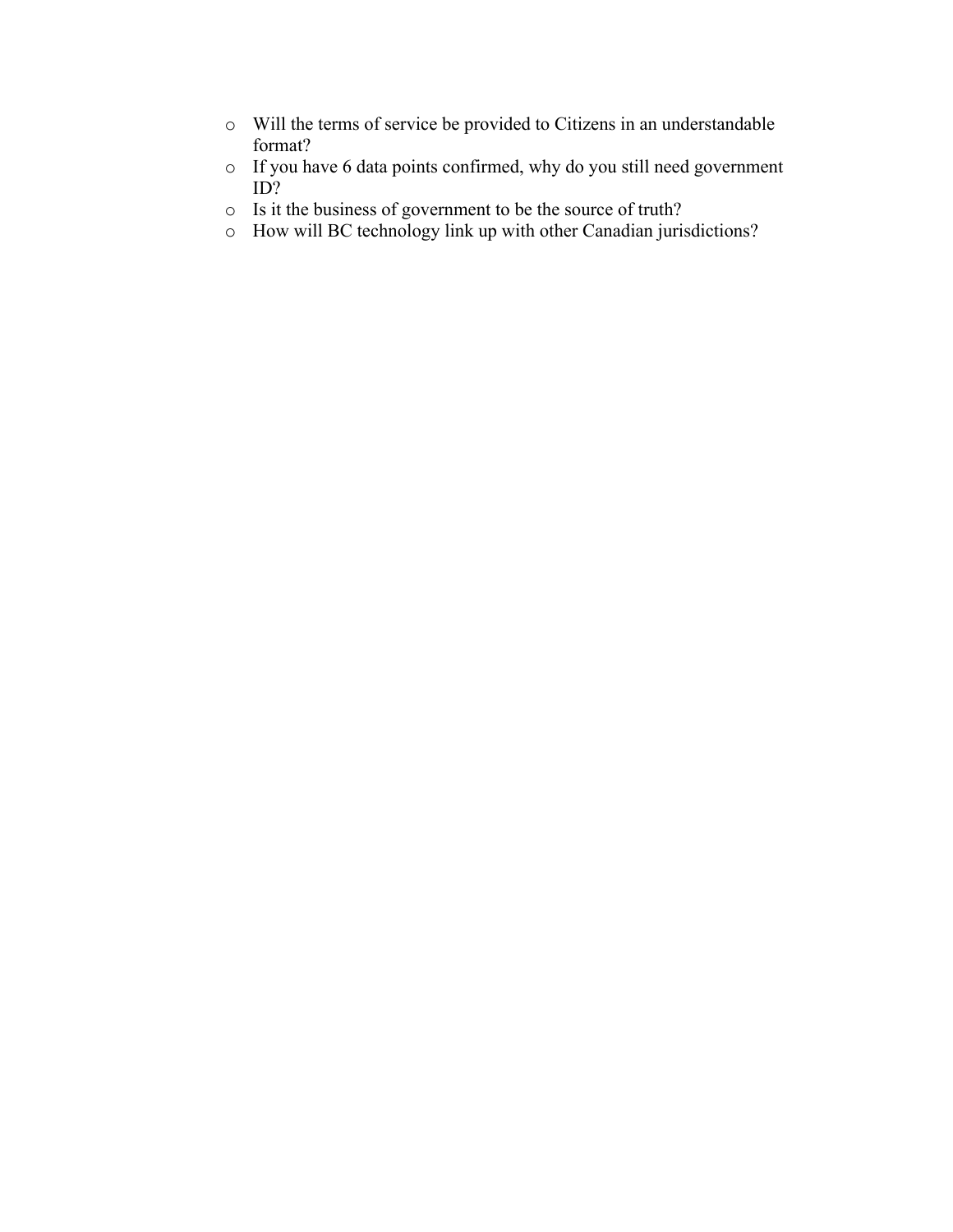### **Session 2.4: Card History, Where has my Card Been Used?**

Facilitator Ian Bailey

- Discussion is around whether and how much the province should be tracking how and where the card is used. There was widespread agreement of the need for policies around this and citizen trust, but no concrete method for achieving this.
- It was agreed that a major reason to track how the card is used is for fraud prevention, which is a need that we have heard from the public. People want better control over their information, and we as the government feel like we have a responsibility to address this issue.
- The group spent a lot of time discussing the issue of citizen trust of government and in the security of the card and their privacy, especially when the explanation of how that security works is so technical and difficult to comprehend. The question arose of how we get people to trust that the government in keeping their information secure and not abusing their own power. There needs to be enough trust that they use it the first time
- How the data is kept needs to be reviewed. There are different options in terms of how long the data is kept, if the government itself needs to keep that data or can we have a third party deal with that, and if people can opt out of having their data be stored so that we are not taking away their agency.
- The group identified that with this ease of aggregation, there are more risks of crossing boundaries. Different groups are going to want access to the data as well, such as law enforcement.

# **Session 2.5: Creating an identity ecosystem – collaboration in identity services**

- The facilitator proposed the question: how does a service in Ontario create something new on a platform developed in BC to be used somewhere in NS and as part of the process create benefit for each one of those actors?
- Generally, participants saw tremendous opportunity for new services to be developed, but acknowledged there was also considerable risk for service developers. Consequently, participants found a need to understand what types of identity we're trying to create services for
- What an ecosystem does is provide continuity for innovation within which there are boundaries of acceptable use. We can help bring people through the entire continuum (of creating a service) in an accelerated process that creates benefit for each of the actors.
- Some participants focused on how to create a better framework for collaboration (to create identity services that could be used with the BC services card), others focused on the difficulty of trusting every actor in the identity ecosystem.
- One participant distinguished between the who vs. what of identity and argued that people were ok with revealing the who (basic identity to authenticate) vs. what (more the role that they play, or roles, or other personal information)
- Unresolved Questions: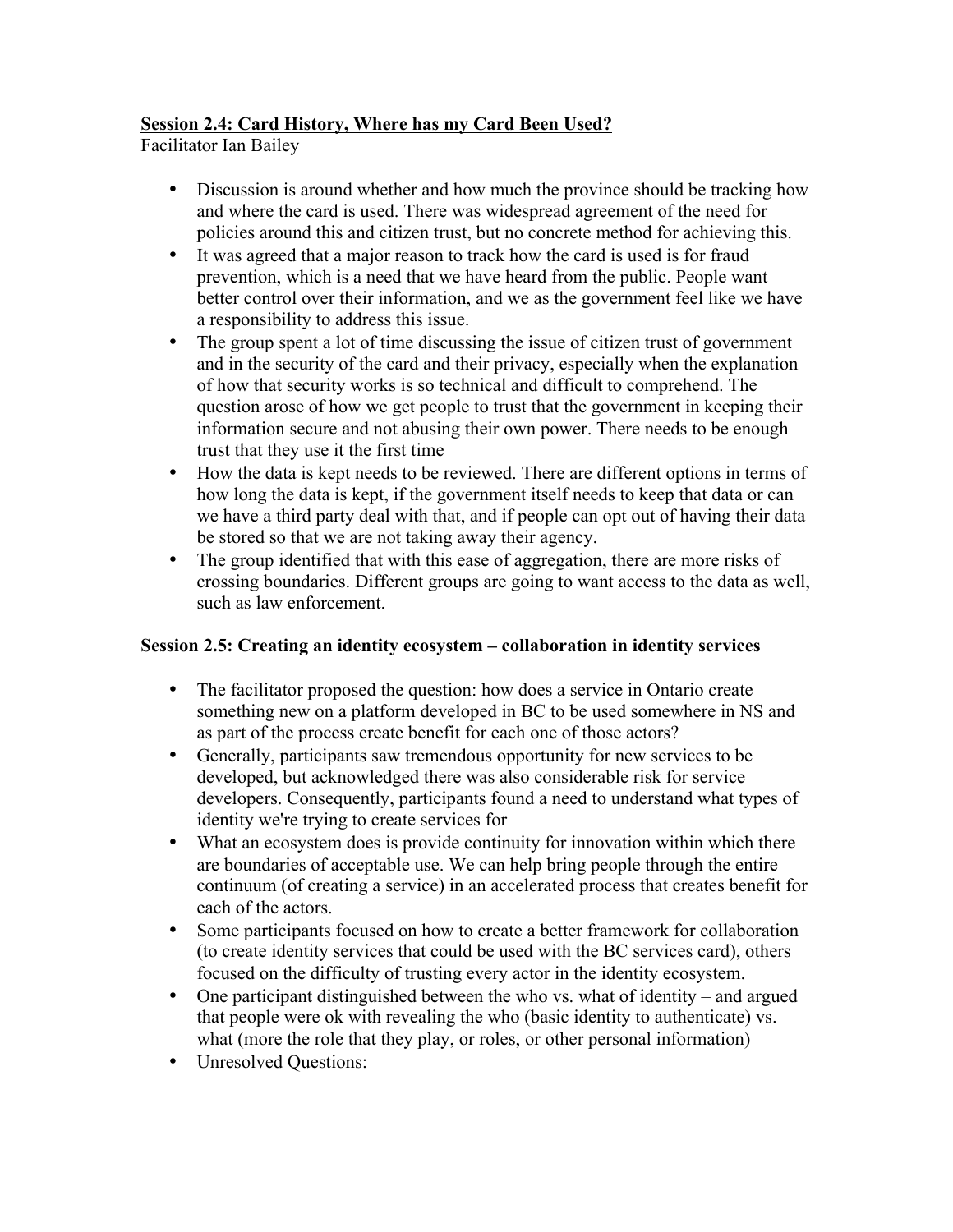- o How do we ensure the trustworthiness of all the players in the ecosystem? Is there something we can engineer to ensure compliance, is it something in the private sector or is there a role for governments in all this?
- o What is needed for tech transfer to be commercialized, what is the role of private sector and government in protecting identity? If we are to have a digital economy and technological transfer, what do we need to have? And who creates these services – private sector or government?
- o How does the ecosystem itself mitigate risk? Because from a business perspective it's all about risk. How does the system multiply efforts? How is the ecosystem managed and how is the ecosystem governed?
- $\circ$  Sharing information who is getting the value?? Are the companies getting the value from citizen's information? Who is getting the most value?
- o Policy vacuum creates a lot of uncertainty; if you create some certainty in the policy framework then that could spur some investment. So the question is what comes first, policy or services?
- o "Facebook and Google are getting this information anyway. Already people are trading their identity for very insignificant trade-offs. And policy still hasn't caught up with that. I deleted my Facebook but Facebook still owns that content that put there for perpetuity. Where is the precedent for that?"
- Barriers to identity ecosystems:
	- o Investment. Some people are now trying to develop applications and saying the BC services card is a path to this application but investors don't want to get onboard because there is too much risk
	- o risk mitigation
	- o technology authentication barrier "someone can always get past security measures that are in place"
	- o policy barriers
	- o digital identity info from province is not available to private companies
	- $\circ$  lack of trust and non-participation (solution = education)

# **Session 3.1: The lifecycle of data**

Facilitator Bill A.

- Discussion took place around the question what happens when you die or want data taken down. Data doesn't die like it does in the criminal system.
- There is no refund on privacy when it's infringed upon once the data has been taken, there's no erase button, it's gone for good.
- Points of the discussion:
	- o "It's a case by case thing, how government services get delivered online. This isn't about a central information bank, this is about how governments deliver services. And should we figure it out on a case by case basis?"
	- o "Over time, we can imagine all gov services ending up online, so how do we envision that operating? We need to start thinking about that now."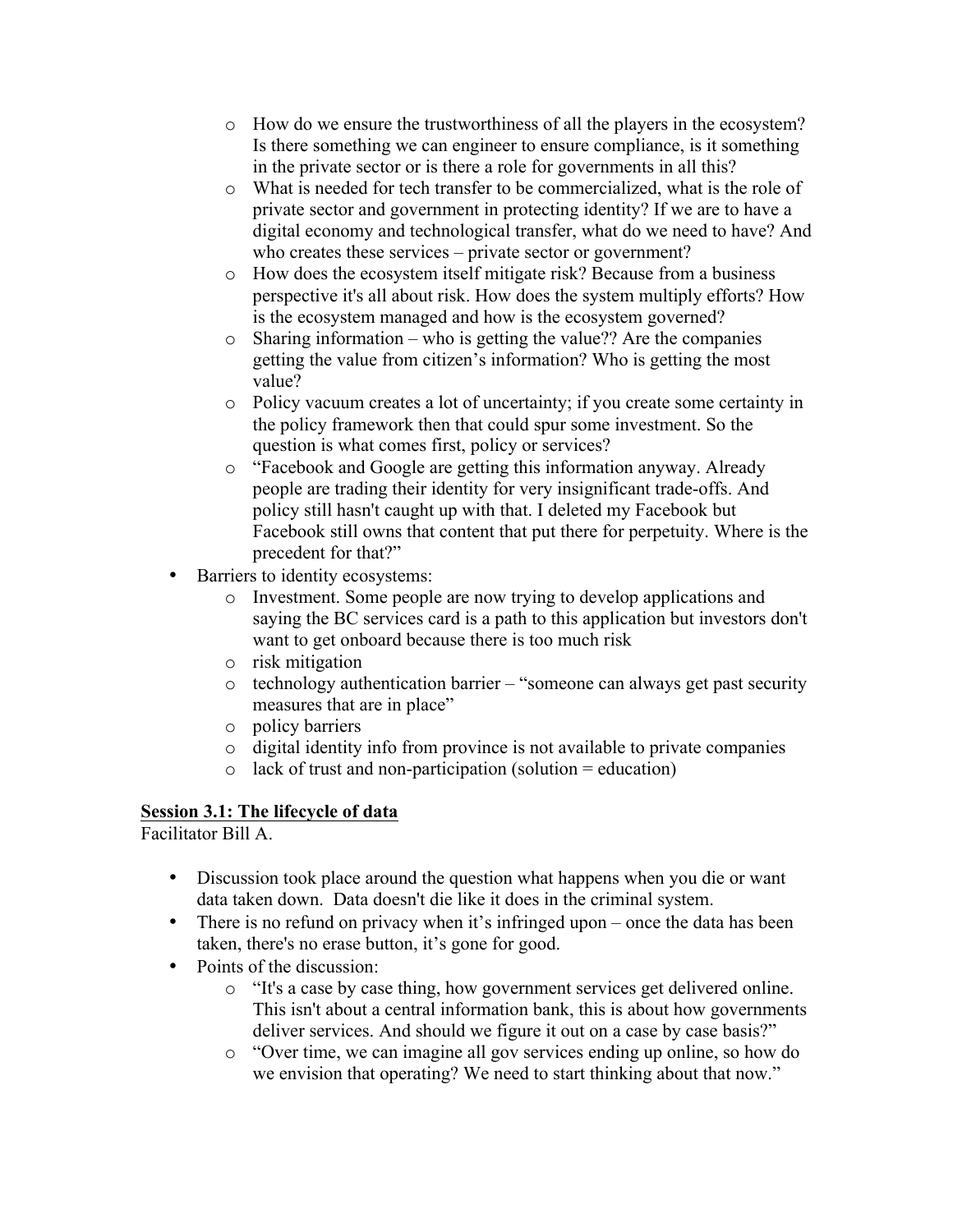- Participants showed a lot of concern that the BC services card would start out as option but eventually, if the majority of BC residents had one, it would become a major inconvenience to not have one – in effect, people who didn't have one would have trouble accessing services. There was also a lot of worry expressed about the security of online data – if data can be assembled for an end user from various disparate online places, then how easy would it be to assemble that data for someone else, not the intended user?
- It was discussed that the BC services card is not a centralized bank of information.
- Participants made recommendations that the government should make sure that people who chose to opt out were not left behind; that the government should focus on improving the general delivery of services and not only moving services online.
- Discussion of the benefits and risks of the potential of data linkage:
	- o It is difficult to draw the line between monitoring data for good and bad uses – how do we protect data from being misused? Should monitoring occur to protect against bad uses?

### **Session 3.2: Is this actually optional or is it mandatory?**

Facilitator Lead: Colin Bennett

- Participants felt, that there is a deficit of public confidence in what is being done, and agreed that more transparency is needed. In line with this, there is a need for citizens to better understand what they are authorizing the government to do and be involved in making the next steps together with the government.
- Some participants expressed interest in the possibility of the card to helping to improve services and citizens' control over their own information.
- Others were concerned by strong suspicions that the one card system is not likely to maintain its voluntary nature, at least in a de facto way. For instance participants were concerned by the potential of the card (and it's facilitation of more online service provision) to cause a reduction of in-person government service availability. In essence, they were concerned that not having the card would put some citizens at a disadvantage thus making the card de facto mandatory for best service provision.
- Regardless of how information and identity data is actually managed, some participants raised the point that the card would likely become symbolic of citizenship/identity, similar to a mandatory ID card.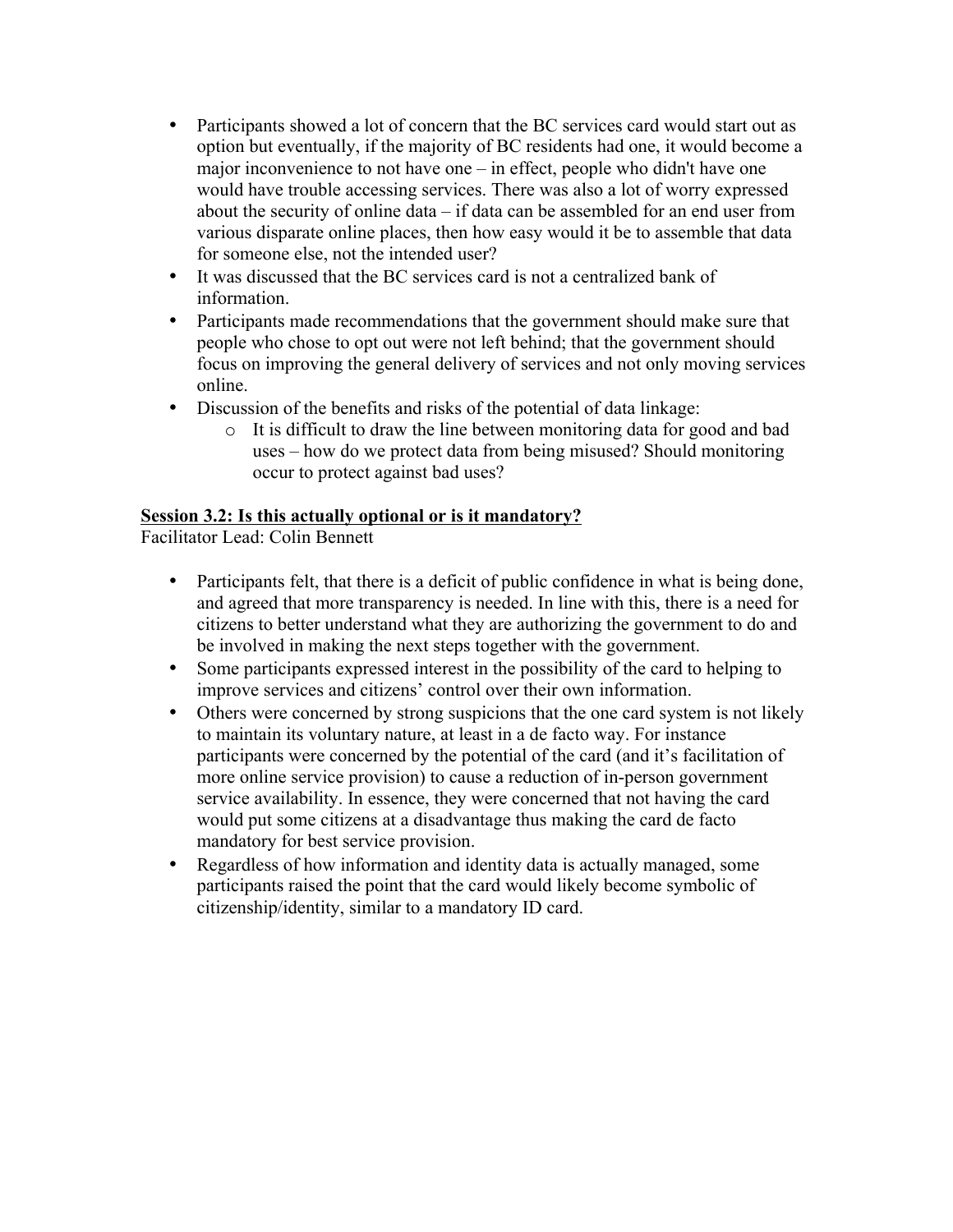### **Session 3.3: Facilities Security and other Weak Links**

Facilitator: Dan Hall

- This discussion was about the physical security of the places where data is stored or accessed. A government official explained how data centres are protected from all forms of disaster, damage, loss or theft. The BC Government uses a variety of security mechanisms to protect personal information of British Columbians.
- Participants were searching for the "weak links", where mistakes could happen or accidents could arise. The group discussed fires, earthquakes, power loss, thieves, disgruntled employees and other risks that might put BC government data at risk.
- Discussion moved to citizens who might be at risk for loss or theft of their cards such as homeless populations.
- Participants were concerned about thieves using chip readers to scan the cards through a wallet while in public.
- Unresolved Ouestions:
	- o How will the Services Card assist vulnerable populations like the homeless to access their services and entitlements?
	- o How would people access their services without a computer or smartphone?

### **Session 4.1: Conversation on the Power of Data - Exploring how there will be new possibilities and new data that results from new services online.**

### **Main Points:**

- The group was immediately concerned that government monitoring of identity is problematic and with all data centralized this can lead to government and law enforcement having too much information on us. Several members of the group expressed feeling uneasy about the potential level of surveillance and how it could lead to the criminalization of individuals.
- There was general agreement that we should be anonymizing all this information, as we currently do with the medical system, because this can protect our privacy and we can still collect useful data and still can do authentication. There was some discussion on what's the minimum amount of information that should be logged?
- The group discussed potential benefits of the identity service such as reducing friction in the school registration process, however there was still some unease from some group members by how much information is collected in this process and if families can choose to opt out of it.
- Most of the group came to agreement that something like this can be used to better align services because different agencies can share data more easily but this does not necessarily mean that there just has to be one database that is all accessible to achieve this.

### **Raw Notes:**

Intro: There is a deep mistrust about this from the public. One way we can assuage people's concerns is to assure them that data is not being linked together. There are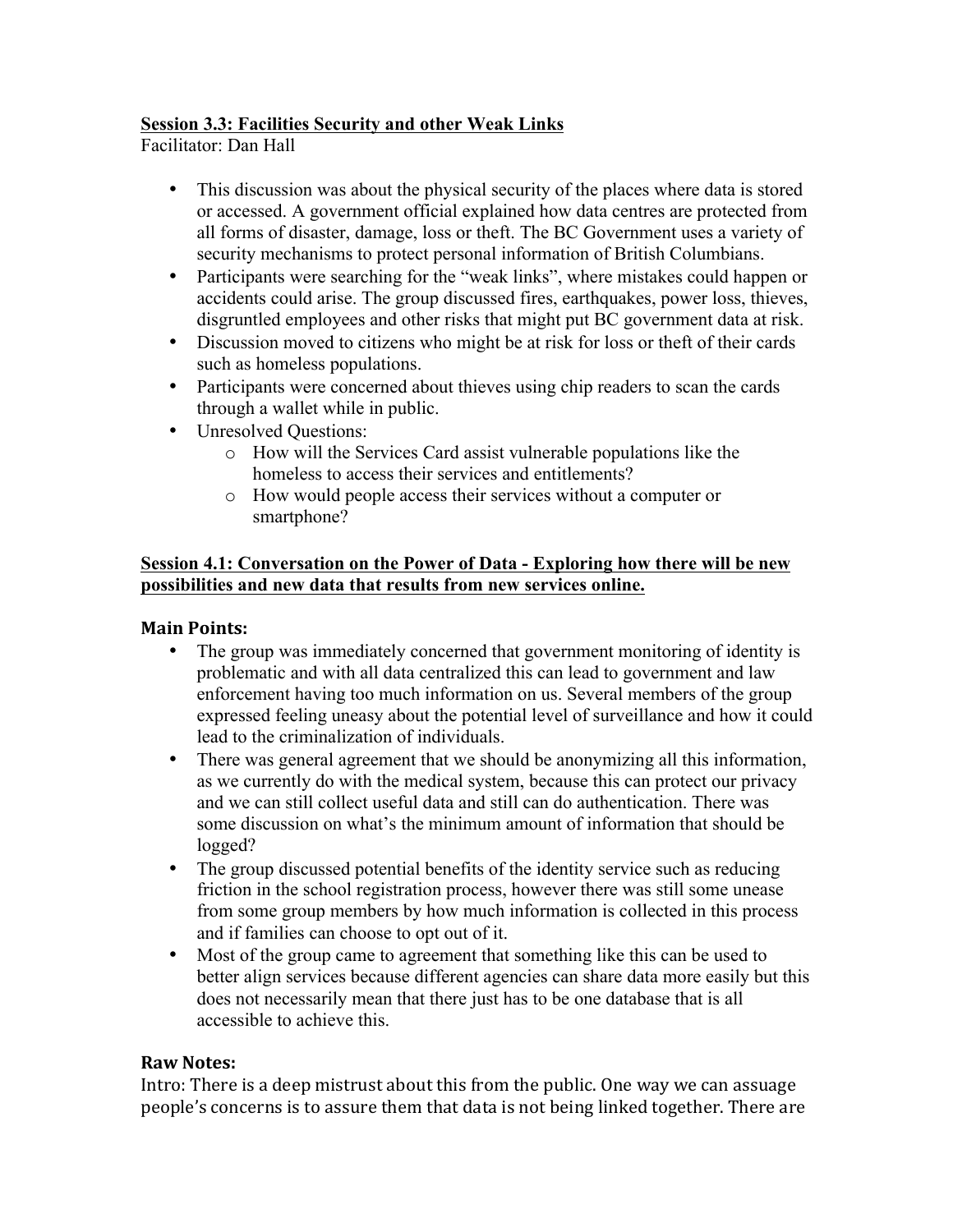interesting ways to leverage this, but we need to consider the mistrust of the public and how this will affect this.

- Once individuals know that there is some data then people will want to use it. Like the facial recognition software.
- Can we anticipate some of the reactions/consequences? And can we make policy around it?
- Person from analytics company: there are great things the government could do, but it makes me uneasy. Brings up Britney case as part of utopian state to be able to prevent this.
	- $\circ$  Britney case: Britney is a young girl, dad in custody. He gets out and he's an alcoholic in probation. Foster care puts her into his care. He goes to work one day, and loses his job. He goes home and drinks. She comes home, he gets mad and pushes her down the stairs. She breaks her arm. Now he's in custody.
	- $\circ$  Utopia would be: State understands he is in probation. Job lets probation officer know he will lose job. They call school and let them know. They put her in foster care for a couple of days. She's ok and he stays out of trouble
	- $\circ$  Question: is this part of his probation or generally monitoring of identity. Because if it's the latter then it's problematic.
- Identity system shouldn't know any of that.
- Another example. Someone uses their card to check in at the bar, then the liquor store, then the hospital, then to file an ICBC complaint. Should we be using that data? Should we be building in to the identity system? Answer is No.
- So what can you do: Anonymize all of the data.
- In New Zealand case they dealt with two court orders to get data and they went to the identity people. The court can get the info. But it's hard. It's easier to have law enforcement go to each service place, not to the identity system. It's always simpler to do other things than go to the identity system. That's the way it should be.
- Data exhaust: definition: a piece of data that is a by-product of a transaction
- School or whatever can have its own exhaust but it's problematic to have this big database that cuts across all the systems.
- Medical system: can have access to all anonymized data to use. Source data. Not the infrastructure data.
- What is the minimum set of information that needs to be logged is the question. Is there a minimum set of logging? Depersonalize them. Anonymize them. Is there a set of criteria that minimizes the data created?
- We do not want to generate more data from data. Like VISA generates a lot of data and can sort of tell when your card is stolen. But...
- We haven't heard of anyone duplicating a card. Fraud. There could be a clone card. We don't need to know what system they are accessing normally. We just need to know that the credentials are appearing in multiple locations.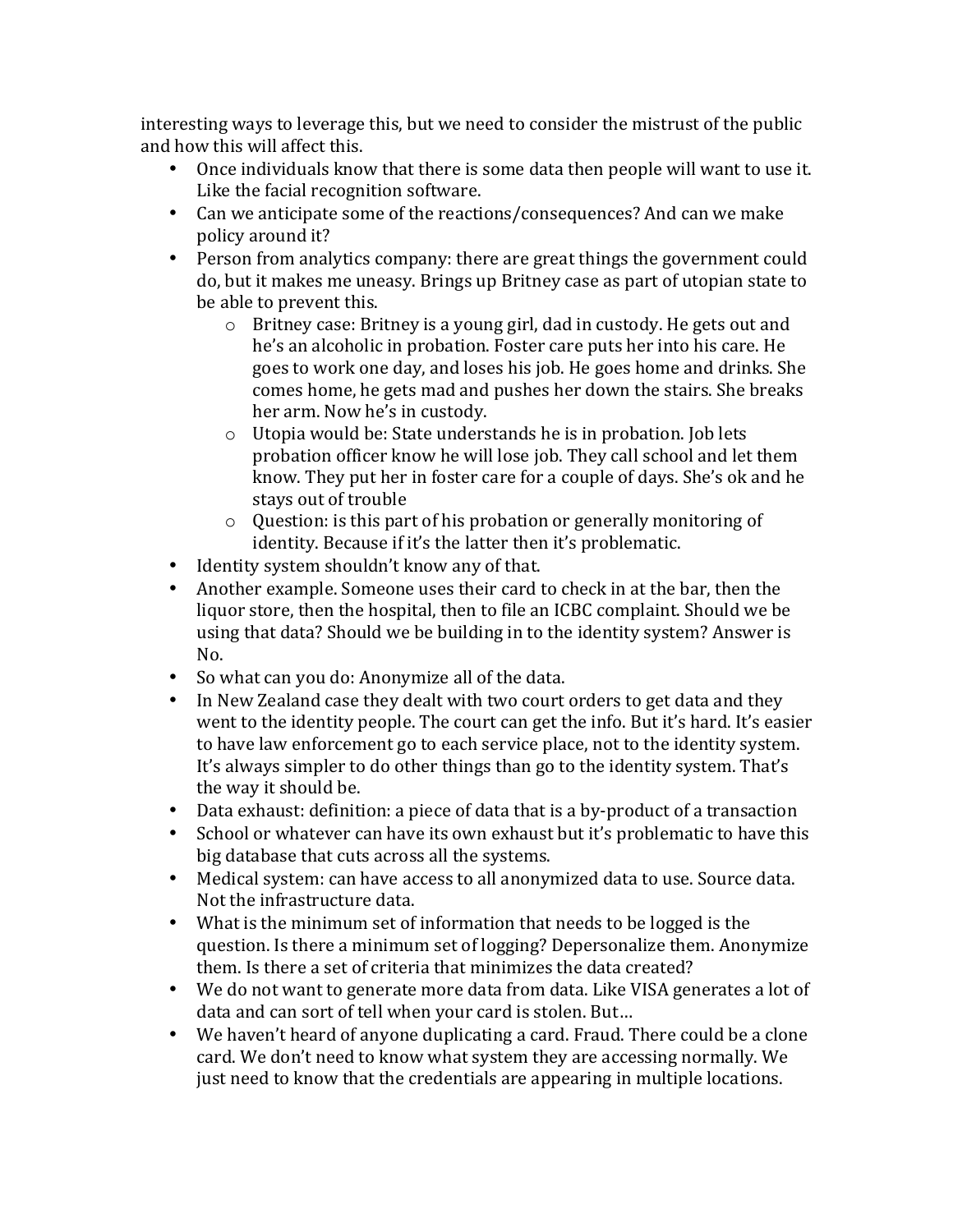- Example: I go to doctor A and say that I have diabetes and need prescription. And then go to doctor B and say the same thing and get another prescription. If  $I$  go to two different pharmacies will they know?
	- $\circ$  Yes. This already happens in the pharmacy system. It is connected. Pharmanet has this infrastructure to deal with this. They have all the info. But it is a completely different system than the identity system
- But this is totally different than the hospital knowing you bought booze before you got into a car crash. This is knowing too much.
- Medical system is different than identity system. In the medical system this is to protect the patient. Alarm is raised not when the doctor's are visited. But alarm is raised at pharmacy level. Health care system.
- Centralized identity system has worse information than the medical system. They should not be making decisions based on their information.
- Is this conversation specifically around fraud or is there a larger conversation?
- Larger: what should be bundled together and what shouldn't. Planning process. Personal opinion: as public services orgs, we don't have good info on which to make decisions.
- There are opportunities here to ask questions on what data interactions create connections that we hadn't seen before. Data helps our services. It can create a new kind of interaction
- Example given by facilitator: School registration: Imagine a different way to look at schools and then register. If it becomes way more automated then it gets more interesting once kids are in school. Resource management. Easier to sign up for field trips. Sign up for French immersion, etc.
- Data stored in a school system is richer BUT this does not need to use identity system.
- But it is easier with the identity system, it will lower the friction. But you don't any new data exhaust within the identity system. Because then we are looking at statistics about who is signing up where and have so much info.
- Law enforcement angle: all the different entities have information and police currently have to go to each individual one to get information. But if there is more data exhaust in the identity system then the police can just go there and say what's loe up to?
- Now they have to figure out who to ask information about [oe from which is good. If they think there is a drinking problem they have to go to the liquor store and ask. They shouldn't be able to look at your personal info that you have gone to the liquor store.
- But some companies/entities already retain some of the data this way. Banks can tell if you do something suspicious to protect against fraud.
- Is the liquor store example valid? If you don't do anything wrong—you can't get into much trouble accessing services.
- But it's problematic to say that you won't get in trouble if you're doing everything right. The government shouldn't have that information.
- Ouestion about school registration. Do you give permission?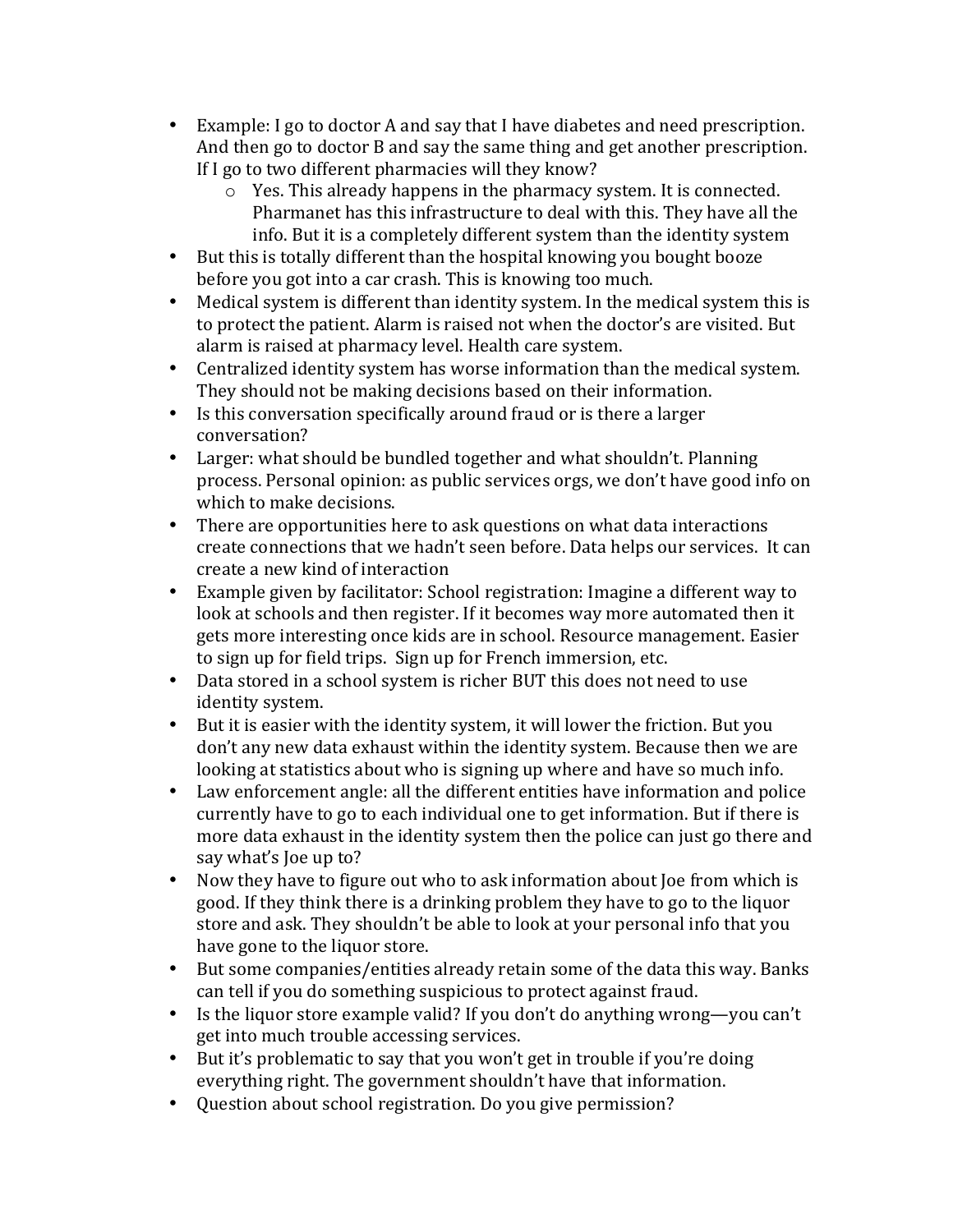- $\circ$  Yes, you choose to do this registration system that validates.
- Data BC: Strategic use of data within government. Is this the end to be focusing on, to be bringing together the parties to look at data?
	- $\circ$  Data should be anonymized. Like in health care data. We create good data to analyze health/disease. But it's not problematic because it's anonymized. University of BC anonymizes data.
- Hypothetic Question: What if there was a system that uses access card to see if someone is qualified to do a job. To validate a professional credentials or training. Has the individual gone through training?
	- $\circ$  Again you can validate something but still have it be anonymous. You don't need to share someone's name for this.
	- $\circ$  Right now the system doesn't exist. There is the identity store but nothing is there.
- You can ask the identity source one question. For example: is this person of drinking age. Or do they have a degree and are they certified by the medial board? You can do chaining where you can. Chaining: if you have three questions that gain you access to someone. So different ways to do that. Ask three separate question or just one source/broker that validates you but the problem is that this person who is not any of these sources sees all your data.
	- $\circ$  Makes someone uncomfortable- go to the source
	- $\circ$  Problem is that some system somewhere becomes aware of the answers to these questions. So while it's less convenient to ask three questions instead of one, you eliminate the middle-man.
- The endurance point: so do we still want to see the exhaust data? We should build a system that doesn't have it. So it can't be misused.
	- $\circ$  Can we ask the citizens if they want to contribute the information?
		- Issue is when people don't understand what is going to happen?
	- $\circ$  But is shouldn't be the identity system. Should we build this option into the identity system?
	- $\circ$  What happens when government wants to become more proactive like Netflix—tailoring data to you.
		- Issue is of choice. I don't have a choice of government unless I move. I have choice of Telus. Or Netflix.
- Still question is will the data exhaust be productive? It could simplify life in many ways. I'm not sure we need the exhaust data to support that. But I'm worried about getting driven out to silos again.
- Something that could help. Can better align services because different agencies can share data more easily. Doesn't necessarily mean that there is just one database that is all accessible.
- When you talk about doing a privacy assessment: someone will come forward with a good idea, we have to look at the privacy compliancy and we don't just say no, we try to look at what we can do. Can we anonymize this?  $\circ$  But this is a harder sell for the public.
- Pattern in conversation. There has been a universal response that we shouldn't look at the identity service to do this. But we can do this idea. Don't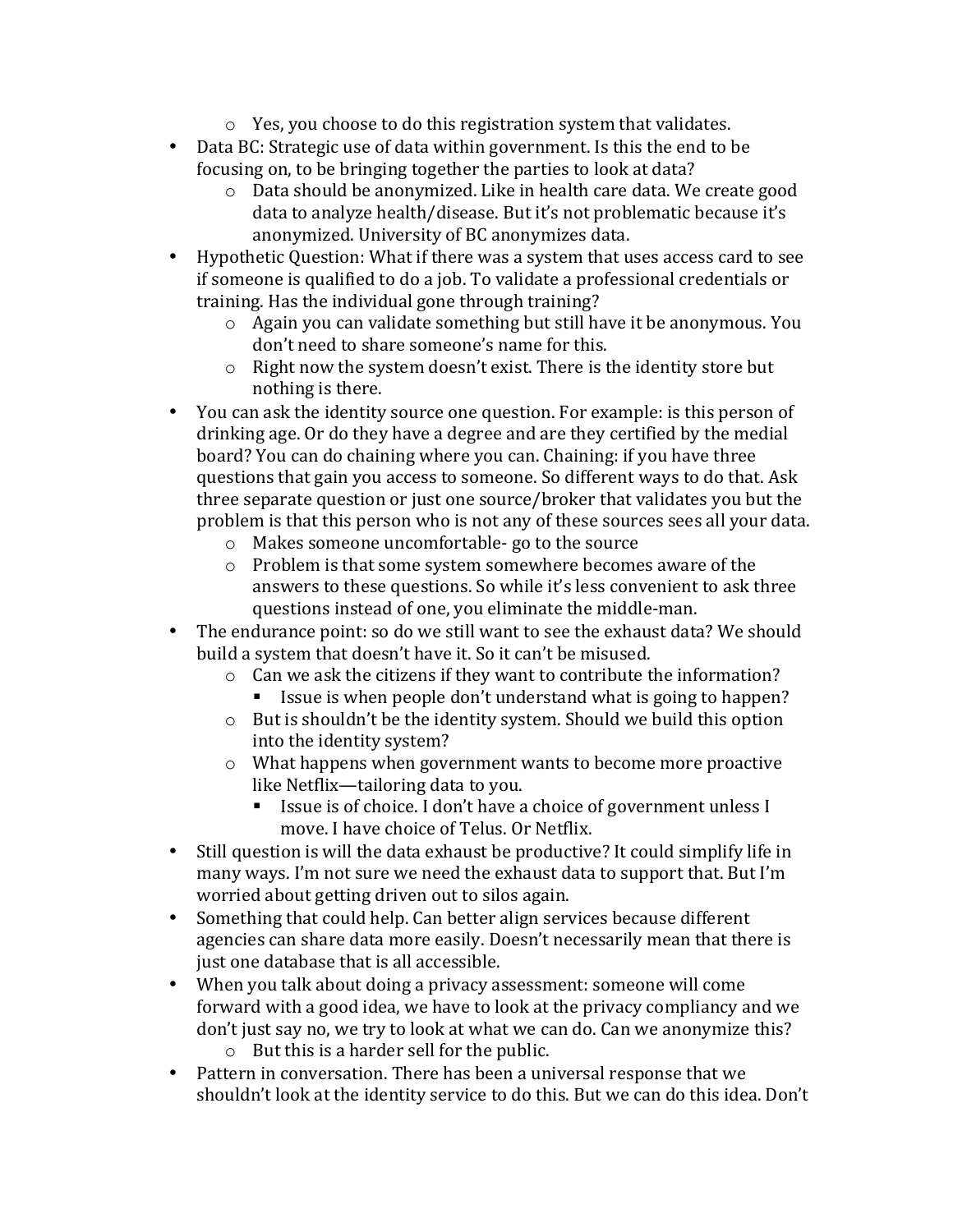throw the idea out because we shouldn't do it through the identity service but look at other agencies can do it.

- Issue back to choice. We have a choice with providers of almost anything, but we don't have a choice of government. We can technically opt out of Google.
- You are driven at privacy at it's heart but companies are trying to get there other ways.

### **Session 4.2: Is Payment Technology Appropriate for Protecting Privacy?**

Facilitator Lead: Andrew

- This discussion questioned the premise that government should trust and use technology that was developed originally for banks.
- Participants argued that payment technology was never designed to protect privacy, only to protect the bank/credit card company from risk. Therefore, the government should not go to payment technology for a program that requires privacy to be central.
- "Data persistence is a huge problem and the question is what do they do with it?"
- "Possession of a card when I go to access a private service is two things, it's a thing you gave me, the thing is present, and I'm present. The thing and the secret in combination allow you to access goods and services. It's about this chain of custody and data and trust. We need to tease these things apart. We need to know what the Government is going to tell someone else when you get involved in a transaction."
- The conversation then shifted to a detailed explanation by Ian from the BC Government about the analysis and selection process his Ministry used to pick this particular technology. He explained the factors they considered when shopping for card technology and the different options they tested. He told the story of how they finally came to choose this card technology over the others. The process took about 4 years and was extensive. Ian's key points:
	- $\circ$  The reader is so small that you can put it in the mail.
	- $\circ$  Cost per unit on the reader is about \$5 per reader.
	- $\circ$  We did about 4 years of research at least.
	- o We studied cards from many different countries.
	- $\circ$  The intense choice process was about 6 months.
	- $\circ$  Visa and SecureKey is not getting any info.
- Unresolved Ouestions:
	- $\circ$  Is payment technology appropriate for privacy protection?
	- $\circ$  Is a proprietary algorithm sufficient for protecting privacy, when it hasn't been independently tested?
	- $\circ$  Are you willing to accept the risks that you don't know about?
	- $\circ$  How do you ensure that the citizens know that we've done our diligence and that the 3rd party contractors are also doing their diligence?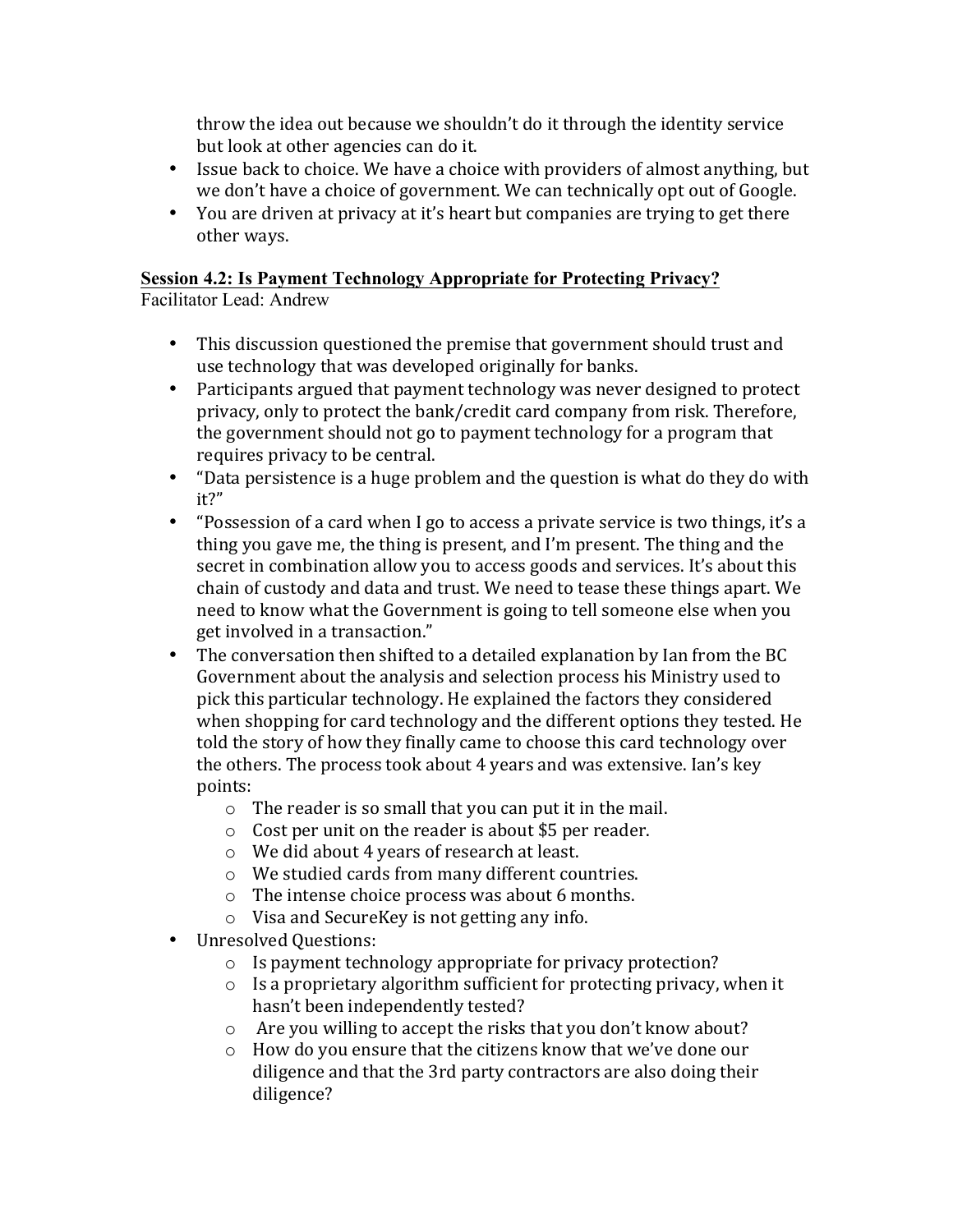- $\circ$  What are the reasonability tests associated with divulging your info online?
- $\circ$  What about when the technology becomes obsolete?
- $\circ$  We started with the premise that privacy isn't refundable, what kind of recourse do we have if our privacy rights are violated?

### **Session 4.3: Experiencing Identity: frictionless service with identity awareness**

Facilitator Lead: Gordon Ross & Alex MacLennan

- In the practice/profession of user experience, it is often assumed that the best experiences are "seamless" or "frictionless," with "invisible design" being seen as inherently desirable. Some of this was heard in presentations on Day 1. The facilitators discussed the reasons that the assumption of this as a self-evident good is problematic (drawn from the work of Timo Arnall<sup>2</sup>), including:
	- it makes technology seem immaterial
	- it perpetuates the myth of "natural" or "intuitiveness"
	- it ignores interface culture
	- it ignores the history of technology and design
- Other examples cited include redesigned Residential Tenancy Branch dispute forms that are so streamlined that their users don't resonate with their status as formal, legal agreements.
- Two participants agreed with the goal of making experiences frictionless and seamless, while allowing for the fact that more information may be needed in some situations (such as when initial authorization is being granted) than in others (such as when a person is engaged in a recurring action, or can be reasonably defined as a power user). Experiences ought to adapt for "learnability".
- One participant emphasized, departing from Arnall's argument, that there is "no universal context" — that a person's comfort level with an organization, an interface, a set of knowledge or a task will always be influenced by a wide range of factors, some of which can be anticipated by designers but many of which cannot. This person emphasized the importance of empowering users as much as possible to selfidentify and reflect on their comfort level, and to adjust the speed or friction accordingly.
- Participants concluded that designs may often be bias towards features or defaults that stack the deck to lead a user to pursue certain desired flows of action. With users used to "just clicking agree" to actions put before them, tools may encourage them to remain ignorant about their rights and responsibilities within transactions. The "friction" existing in current practices (such as handing a card over to a worker) serves purposes for users. Understanding how to continue to fulfill these purposes in the course of design interfaces will affect the various qualities informing trust.
- Other participants noted that in situations where they felt a high degree of control and empowerment and viewed interactions in a goal-oriented fashion, the experience of seams (such as in the School Enrollment scenario demonstrated on Day 1, when the

 <sup>2</sup> "No to No UI", Timo Arnall. March 2013. http://www.elasticspace.com/2013/03/no-to-no-ui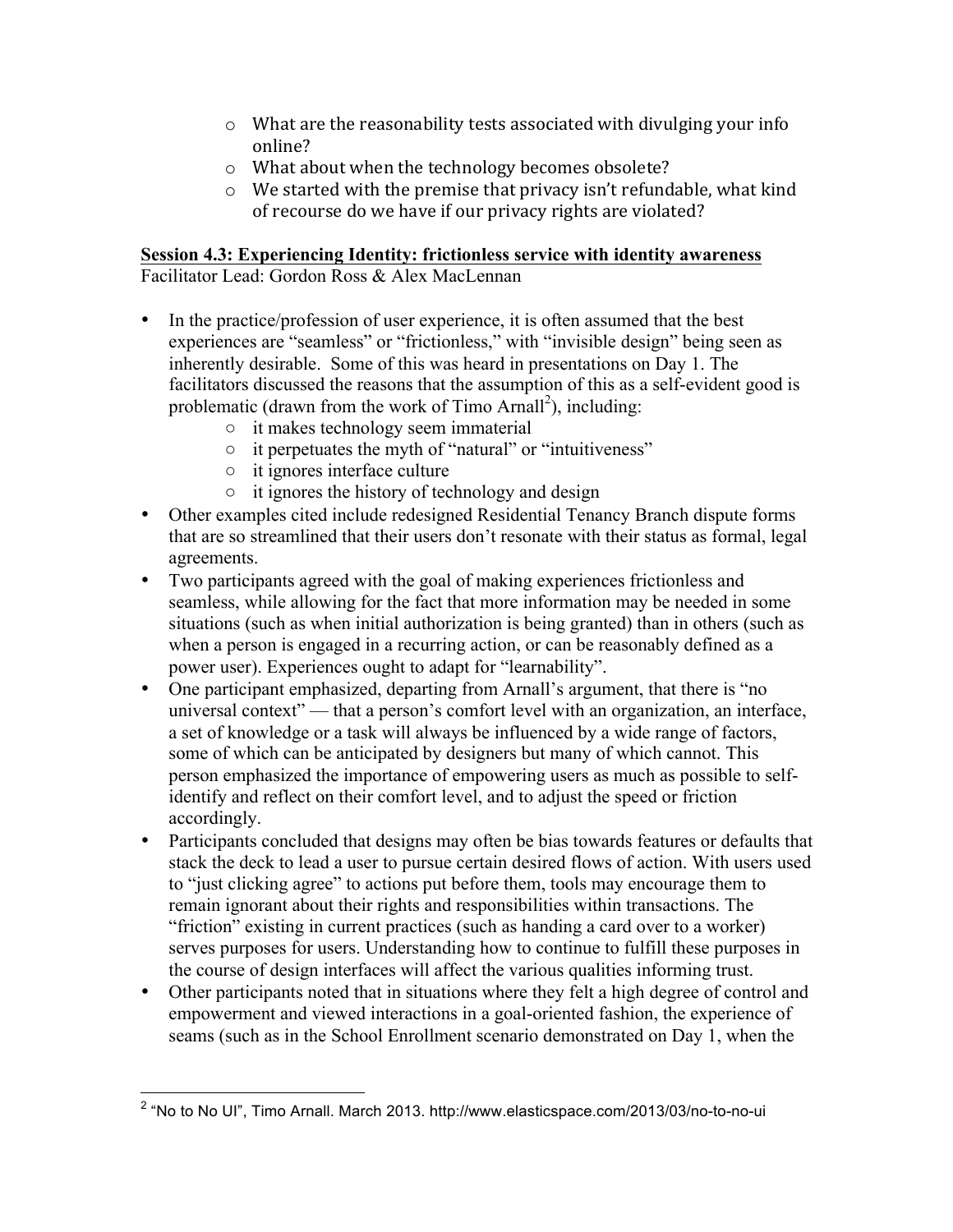identity task was being graphically negotiated with the School website) may be disconcerting, unwelcome or undesirable.

- Several participants agreed that existing service experiences are open to a broad range of interpretations that may colour their openness or willingness to learn the new procedures associated with the BC Services Card; for example, users and employees' differing views on what goes wrong and right in service experiences, ambiguity in connecting people with problems with people who can do something about it ("The Amazing Race"), and the impact of varying levels of visibility that users desired or are accustomed to having across service processes.
- Participants noted that the Demo on Day 1 started from the middle of an experience (assuming a relationship already existed with the school) instead of the beginning, which may have affected how well it was received.
- Governments are in a different position than private application developers, and some way of balancing "hand holding" or wizard-based approaches, with interfaces suited to power-users, is needed.
- "Seamful" experiences can be important, to allow individuals to feel empowered by always knowing where one was in the process, what was required at each step, and to have mechanisms and supports close at hand preventing negative surprise or incident.
- The existing framing requires people to agree to full disclosure of requested information ("attributes") to receive a service, or to refuse it entirely and not get what they want — a "cooperate or defect" approach. This situation could be greatly improved by introducing some mechanisms for nuance, or at very least explaining why giving the information is required.
- Outstanding Question:
	- o Are there procedures or other mechanisms in place to ensure that designers of transactions involving identity are thoughtful in ensuring key empowering steps are not de-emphasized in favour of seamlessness"?

### **Session 4.4: What safeguards are in place to make sure that the government protects our private data?**

Facilitator Lead: Karyl Olstad - member of Citizen User Panel

(Two note takers were present in this session)

Note taker 1:

- The group had discussions on what happens if there's a change of government? How are databases going to be connected in to the identity system? What is the on-boarding process?
- Citizens need to be educated around the choices that are involved with having databases accessed through the same BC Services Card portal.
- Currently these various systems are not designed to work together. I.e. the databases are not designed to share information.
- A government official stated that in order to connect the database to the BC Services Card portal, they first have to have the authority to do that. Organizations like ICBC and WCB have legislation that they must follow, and law enforcement have certain protocols that need to be followed if they were to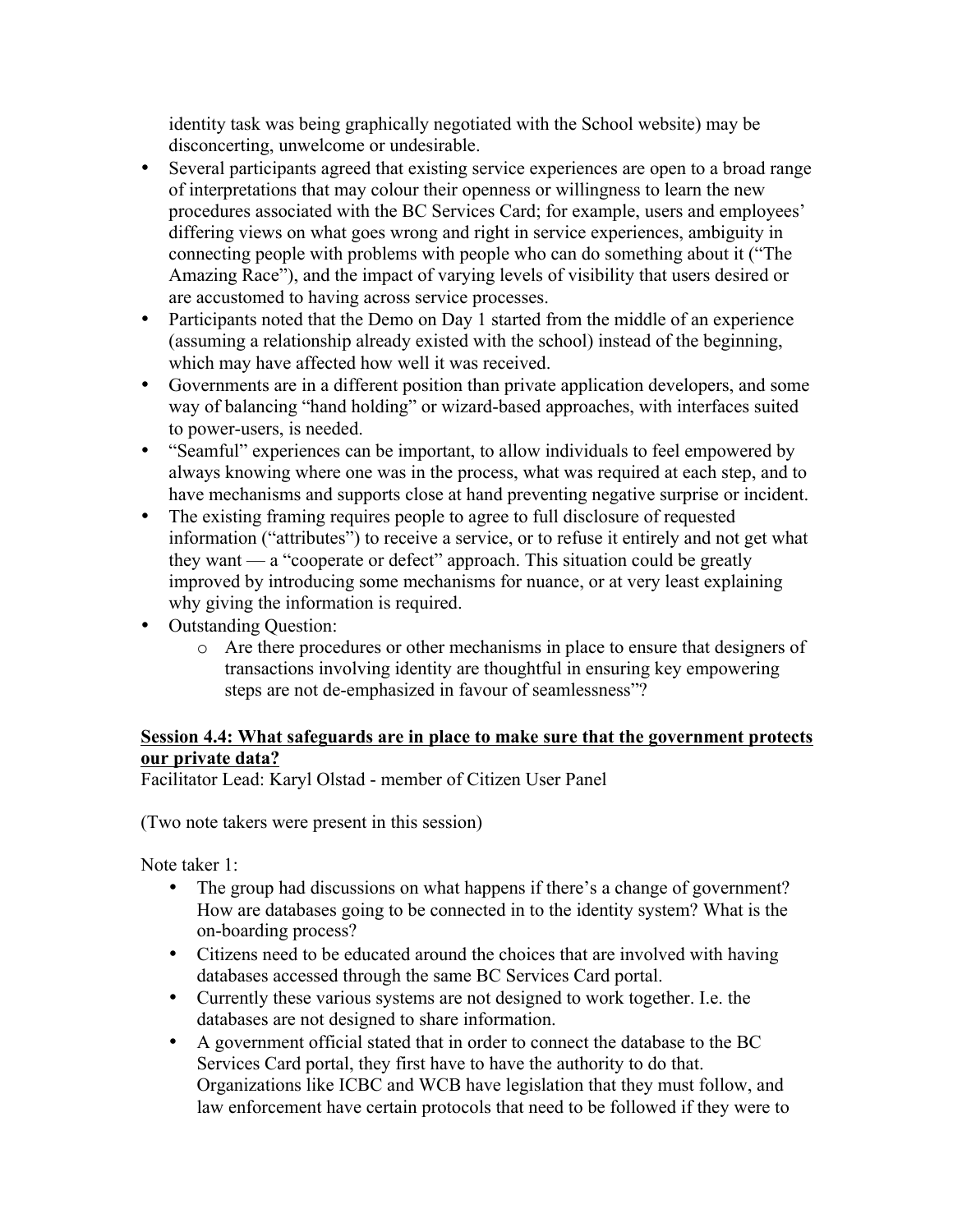want access to any of the databases. Finally the Privacy Commissioner will need to be involved and evaluate any changes in connectivity between databases, prior to implementing any changes.

- Participants wondered: could ICBC use private medical information against me in a claim? A government official said Private medical information remains in your doctor's office. ICBC will not have access to your private medical records. Health records and ICBC remain completely independent data sets. ICBC could within the current structure (before the existence of the BC Services Card) formally request your medical records and this will not change.
- A discussion was had about access to federal services. A BC government representative said, "In four more years we will have the majority of British Columbians using this card and the only way that we would share info outside the province is if the majority of British Columbians started asking us to use a service that require our sharing data. Then we'd have to reassess and come back to answer that question. Not only do we believe we have safeguards in place to protect your identity and information but we believe that our safeguards in this card are better than the ones we have right now."
- Government officials communicated they felt there was an opportunity to do these services better, relating to driver's license authentication applications e.g. bar watch.
	- Gov rep told story about how a girlfriend got carded at a bar and then the bouncer at that bar contacted her later using the info on her drivers' license. "That bouncer does not need to know her name or address. That bouncer only needs to see her picture and a checkmark that should that she's over 19. No other info is needed and that's what the BC services card will provide, just the basic info needed to establish identity."
	- Another example is education. Now, if you want to enroll for education, you come to the office and you give them your driver's license. They'll take that information and they'll record all that information about you in their system. And no one is there to say how much is needed so often they'll take a little more information than they need and no one is there to tell them not to. Being as they are under the regulatory framework, we would hope that they then keep that info to themselves but nonetheless, there is no one there standing over them to make sure they don't take more info than they need and do what they will with it. I would argue that the BC service card would provide that regulatory restrictions and framework to prevent people from taking more than the absolute minimum. And they'd actually collect less information than others are doing now."
- Participants discussed the idea of communicating to the public that this identity system is safer than those currently used.

Note taker 2:

The group asked questions about and discussed the safeguards that the government has and will put in place so that citizens know their data is not ending up in unintended hands. This group was organized by Citizens' User Panel member Karyl. At the end, she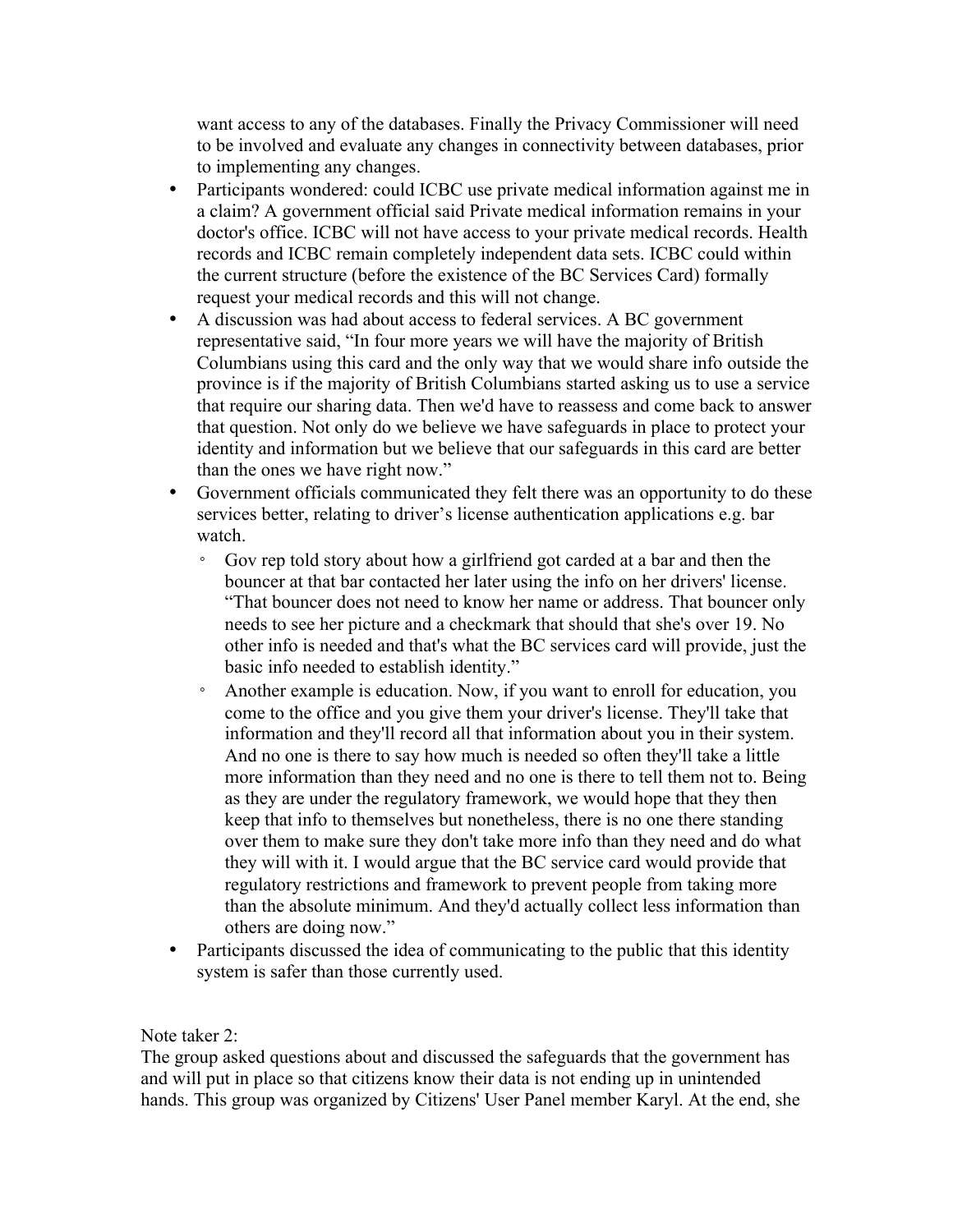said she was reassured that the government is working to protect her data and make sure it's not ending up in unintended hands. She said her worries were alleviated but that she would continue to interact with and ask the government for continued information. In particular, she wanted to make sure that successive governments would not reverse police all of the sudden, and use her data in ways that we are not envisioning now. But overall, Karyl said that she thinks the government has a higher standard for data security than what we have now.

- How can you assure me that the info you're taking from me now won't be used for a different purpose later? Maybe by a different government or a few governments from now? How do I know they won't use my information for an originally unintended purpose?
- BC government representative: "In four more years we will have the majority of British Columbians using this card and the only way that we would share info outside the province is if the majority of British Columbians started asking us to use a service that require our sharing data. Then we'd have to reassess and come back to answer that question. ... Not only do we believe we have safeguards in place to protect your identity and information but we believe that our safeguards in this card are better than the ones we have right now."
- Gov rep told story about how a girlfriend got carded at a bar and then the bouncer at that bar contacted her later using the info on her drivers' license. "That bouncer does not need to know her name or address. That bouncer only needs to see her picture and a checkmark that should that she's over 19. No other info is needed and that's what the BC services card will provide, just the basic info needed to establish identity."
- "Another example is education. Now, if you want to enrol for education, you come to the office and you give them your driver's license. They'll take that information and they'll record all that information about you in their system. And no one is there to say how much is needed so often they'll take a little more information than they need and no one is there to tell them not to. Being as they are under the regulatory framework, we would hope that they then keep that info to themselves but nonetheless, there is no one there standing over them to make sure they don't take more info than they need and do what they will with it. I would argue that the BC service card would provide that regulatory restrictions and framework to prevent people from taking more than the absolute minimum. And they'd actually collect less information than others are doing now."
- Same with authenticating your address, the BC service card could authenticate your address without actually revealing your address.

### **Session 5.1: Service Card for B2B/B2G. Worksafe Perspective**

Facilitator: Jens H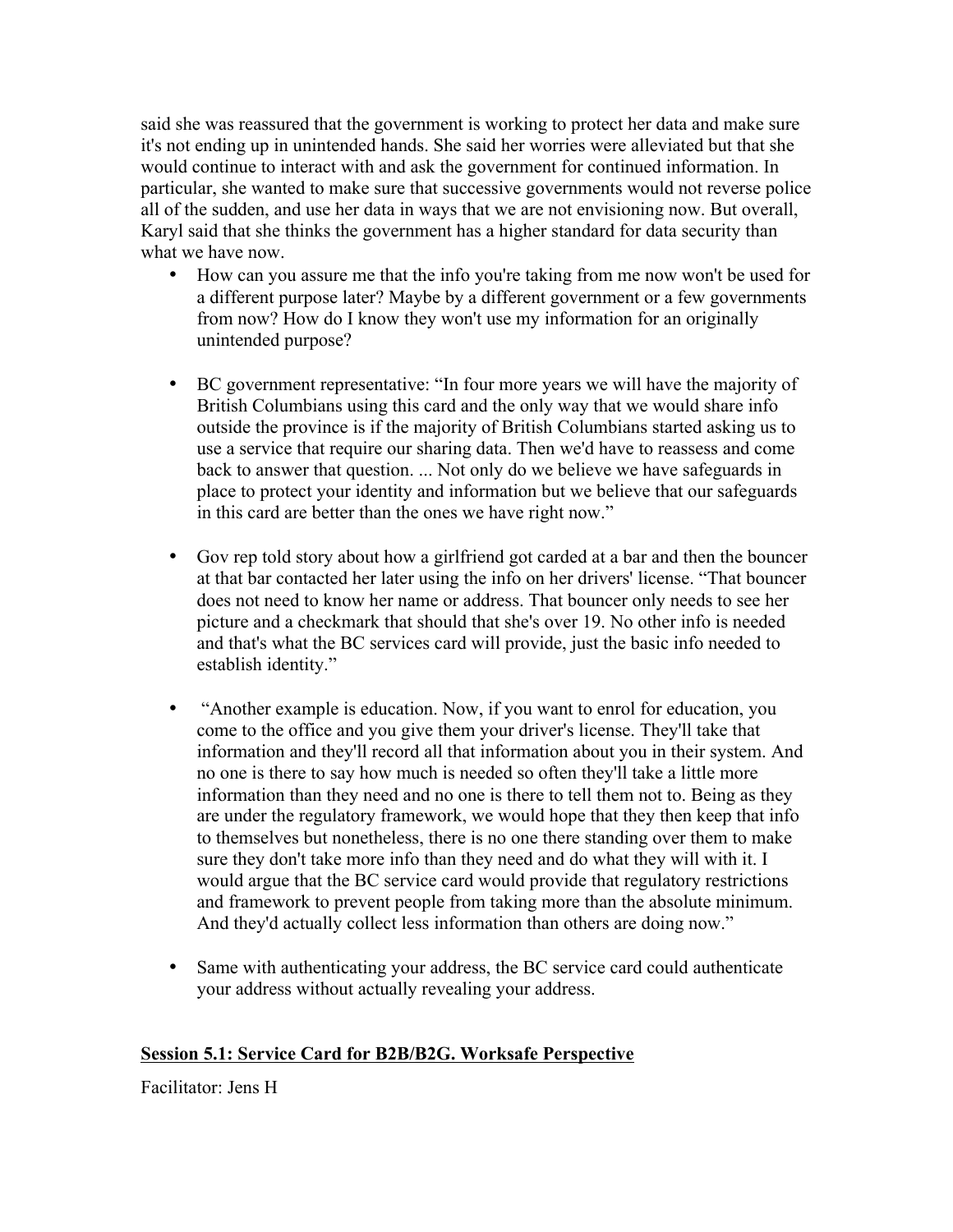- The group identified a central question to be whether people should be using their personal identity data in your workplace and if they want to be linking the two? That is giving a lot of power to one card and potentially merging personal identity and corporate identity.
- There was not necessarily agreement or disagreement in the group, just potential concerns.
- The group talked about a potential feasibility issue of a workplace card as often workplace IDs can require much more out of the card than the service chip is designed for. It might involve redesigning the service card and this is not necessarily going to be done by the government.
- Several people were concerned about privacy and asked if the card could be used for authentication only? Also, they identified the need for an option to opt out of having all their information tied to one card.
- Another issue that came up was the fact that it's not just giving the card itself power, but is all our workplace and personal information going to be linked in one system/database. Many people did not think the public would like that.

### **Session 5.2: What do digital identity services enable for me?**

Facilitator Lead: Alex MacLennan

- Participants in this session were primarily interested in understanding what is desired by, and in it for, the end user.
- Speed, ease and convenience of service; security of information; and simplifying the interaction with bureaucracy – especially during stressful major life events were all common interests expressed by potential end users. One quote seemed particularly apt in capture the sentiment of end users: "I want to be able to access services in my pajamas."
	- o "When life is smooth, there isn't significant interaction with the government but the biggest life events, having a child, marriage, divorce, buying a house, caring for someone, having a death, then we start to interact with multiple levels of government and that's when it gets complex and frustrating."
- Participants in this session also imagined a number potential improvements to service delivery methods enabled by this card including:
	- o scheduling appointments for service online instead of taking a number upon arriving at a service location;
	- o being able to access medical records online (E.g. prescribed medication information, and immunization history of dependents)
	- o Digital payment for license plate renewal stickers to avoid the lines.
	- o Vital signs monitored online, real-time by someone at a nursing station (a participant explained this is done in Ontario).
- The group identified the following as the benefits of digital services:
	- o quality
	- o sense of security
	- $\circ$  ease "access in my pajamas"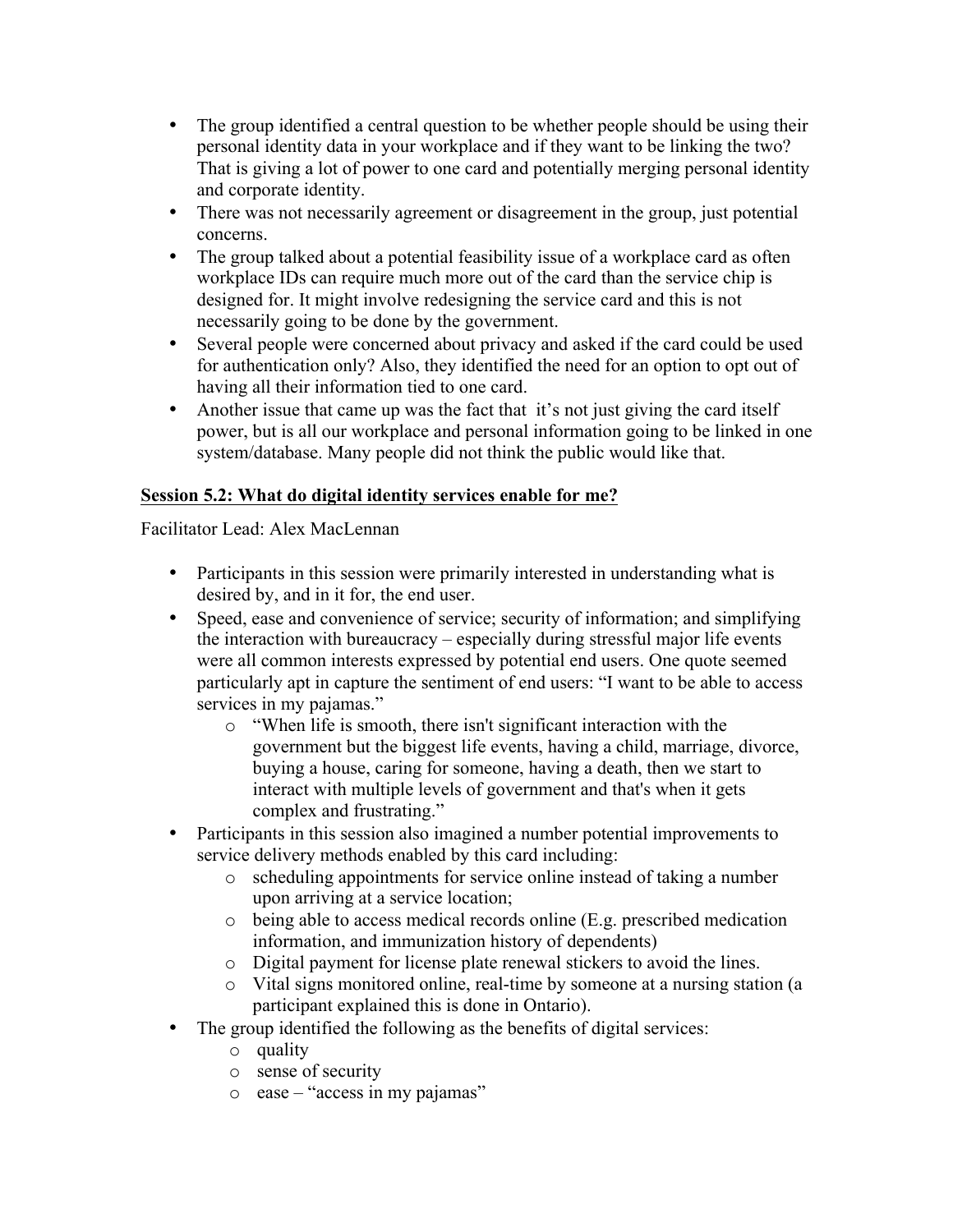- o on my time
- o on behalf of others
- o simplify complex interactions
- o government as a platform build community
- o time frames better responsive, less anonymous but safeguards; selfservice
- o one stop
- o 24 hour access
- o geographic access
- o non-explicit safe road
- o liquor stores
- o Revenue Canada; Canada Post; property taxes
- o licensing
- o research
- o open data provided by the government; library
- o schools
- While participants did envision major improvements possible in service delivery, they also recognized that this one card was not going to be a panacea and should not be over-promised.
- Participants also felt that government should proceed carefully in considering changes to service delivery methods.
- "I think a lot of the problems discussed here today are inefficiencies. Digitizing something may not cover all the inefficiencies. Solving all these problems with a service card is over-promising."

### **Session 5.3: How did this work for you?**

Facilitator Lead: David Hume

- The facilitator sought feedback from conference attendees on how Identity North served them, what concerns if any they had, and what they might propose doing differently for future events.
- One participant, a third-party vendor with experience working with APIs from government bodies, expressed broad approval for the way the event achieved its goals for deliberation on various topics. The participant was positive on the format. This was coupled, for the participant, with some concern, based on their experience with previous consultation processes. In this participant's view, the open space format was limited in its ability to reassure participants that they had an active hand in observing the government moving through "the ladder of inference" from observation to conclusion, then to recommendation. "It is important to get some consensus — that that is how we said what we thought we said."
- That same participant shared knowledge from their own facilitation expertise, recommending techniques around story or anecdote circles that allow for exchange of experience; followed by a group signification process; ending with multiple rounds of clustering ideas and themes collectively while soliciting agreement throughout the day. These methods, it was argued, support the goal of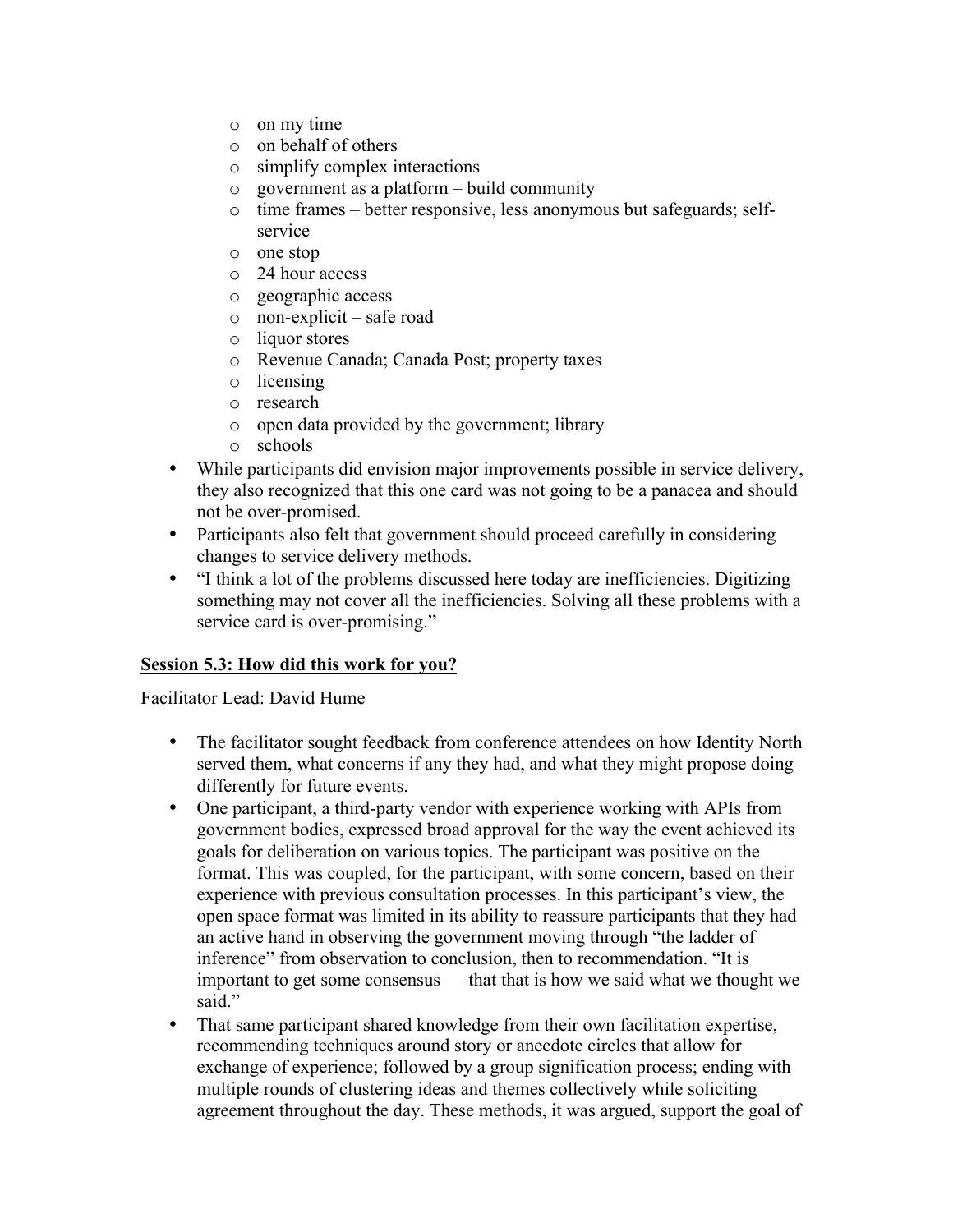emerging with rich archetypes and coherent, broadly-bought-into outcomes that can be tested and re-tested with participants in a different way than the unconference does.

- Another participant, a member of the citizen user panel, comment: "The science and technology are done by the people who are good at it. The User Panels can give a sense of its worth." This participant felt the day was centered a lot on risks and security vulnerabilities, while seizing less upon the opportunity to present a vision of opportunities and benefits associated with the BC Service Card. Another participant agreed, saying that for citizens, seeing non-expert peers navigate the consideration of tradeoffs can be positive and helpful.
- For the event convenors, the event has not typically been part of a project timeline as this Identity North event has been, with regards to the BC Government's consultation timeline. A significant amount of learning about what could be changed/improved is likely to result.
- The event convenors are receiving suggestions by e-mail  $(contact(\vec{a})$  identity north.ca) and compiling a reading list to distribute to participants to facilitate further learning.
- Timing and the public discourse will matter significantly in collecting user feedback — a participant shared their experience of launching a service, where general satisfaction for the service (affected by the broader conversation) collapsed for factors unrelated to users' ability to and comfort with the service.
- It is very important that the government work closely with event convenors and reporters on providing "traceability" — ensuring that the recommendations are well-connected with statements and discussions at the event. Releasing the raw, unedited notes was presented multiple times as a way to do this.
- What the law means, as well as what the law means to citizens, ought to be the key driving factors determining how services are built.
- The Identity 101 session may be too low-level for some of the attendees, and may be best left for citizen user panel members to experience separately.
- Are there any important outstanding questions that remain unresolved?
- Will there be opportunities for event attendees to examine the outcomes of and recommendations from this process before they are too "set in stone", in order to avoid awkward "forced" buy-in due to the momentum of the work?

# **Session 5.4: I'm from BC but I don't live here. Can you help me?**

Facilitator: Kaliya Hamlin

- This discussion explored the potential for the BC Services Card to serve as a primary ID document for non-resident British Columbians who do not require services from the BC Government.
- It was suggested that the BC Services Card should have an option for "Birth Certificate Only" (no services) so that people who were born in BC but don't live here could use the card as a way to prove their identity (verified attributes).